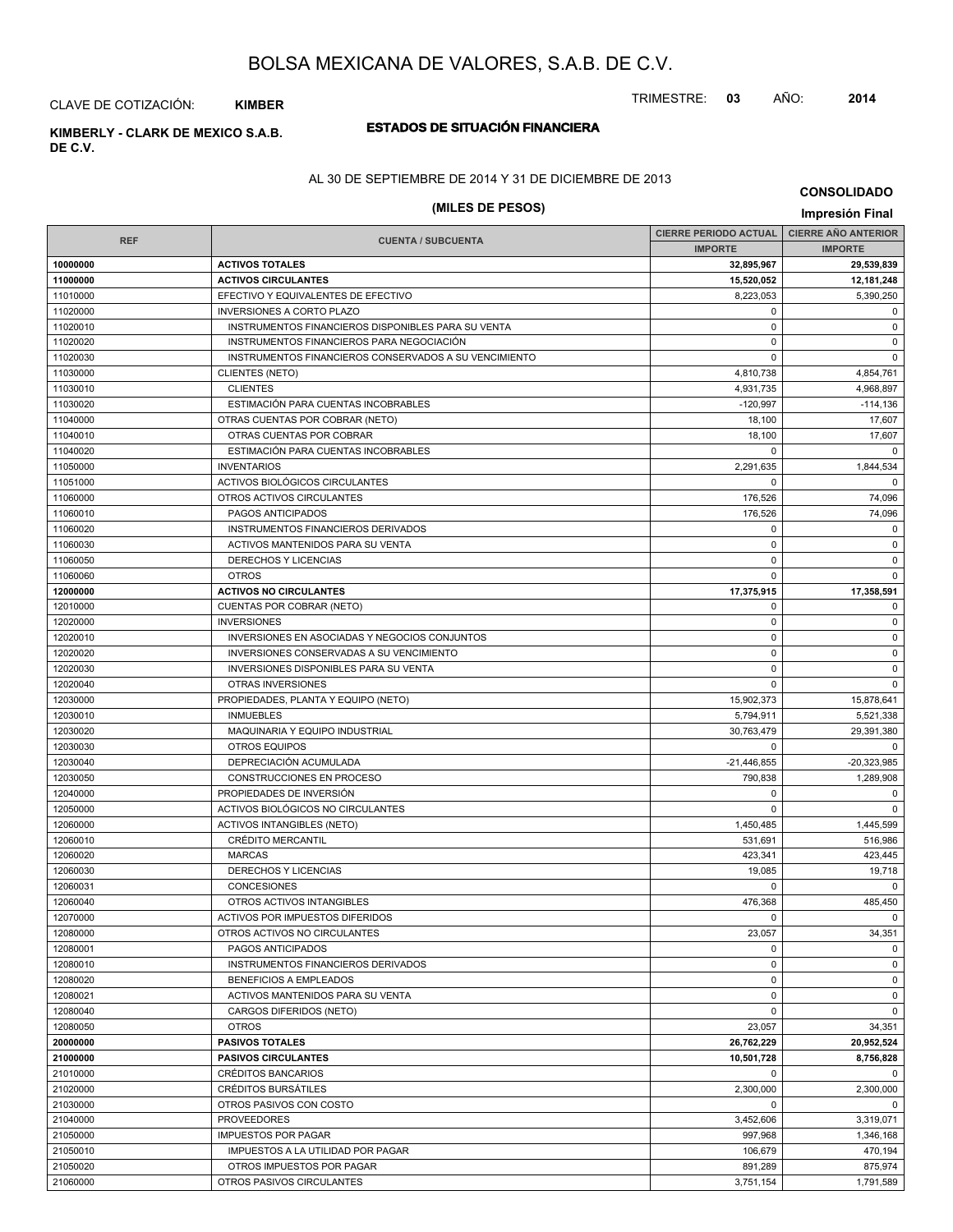TRIMESTRE: **03** AÑO: **2014**

# CLAVE DE COTIZACIÓN: **KIMBER**

# **DE C.V.**

# **ESTADOS DE SITUACIÓN FINANCIERA KIMBERLY - CLARK DE MEXICO S.A.B.**

### AL 30 DE SEPTIEMBRE DE 2014 Y 31 DE DICIEMBRE DE 2013

# **(MILES DE PESOS) Impresión Final**

**CONSOLIDADO**

| <b>REF</b> | <b>CUENTA / SUBCUENTA</b>                                                                | CIERRE PERIODO ACTUAL   CIERRE AÑO ANTERIOR<br><b>IMPORTE</b> | <b>IMPORTE</b>      |
|------------|------------------------------------------------------------------------------------------|---------------------------------------------------------------|---------------------|
| 21060010   | <b>INTERESES POR PAGAR</b>                                                               | 171,331                                                       | 102,960             |
| 21060020   | INSTRUMENTOS FINANCIEROS DERIVADOS                                                       | $\Omega$                                                      | $\mathbf 0$         |
| 21060030   | <b>INGRESOS DIFERIDOS</b>                                                                | $\Omega$                                                      | $\Omega$            |
| 21060050   | <b>BENEFICIOS A EMPLEADOS</b>                                                            | 832,590                                                       | 1,085,471           |
| 21060060   | <b>PROVISIONES</b>                                                                       |                                                               |                     |
|            |                                                                                          | 183,918                                                       | 184,243<br>$\Omega$ |
| 21060061   | PASIVOS RELACIONADOS CON ACTIVOS MANTENIDOS PARA SU VENTA CIRCULANTES<br><b>OTROS</b>    | $\Omega$                                                      |                     |
| 21060080   |                                                                                          | 2,563,315                                                     | 418,915             |
| 22000000   | <b>PASIVOS NO CIRCULANTES</b>                                                            | 16,260,501                                                    | 12,195,696          |
| 22010000   | <b>CRÉDITOS BANCARIOS</b>                                                                | $\Omega$                                                      | $\Omega$            |
| 22020000   | <b>CRÉDITOS BURSÁTILES</b>                                                               | 14,255,432                                                    | 10,177,845          |
| 22030000   | OTROS PASIVOS CON COSTO                                                                  | $\Omega$                                                      | $\Omega$            |
| 22040000   | PASIVOS POR IMPUESTOS DIFERIDOS                                                          | 1,710,143                                                     | 1,712,747           |
| 22050000   | OTROS PASIVOS NO CIRCULANTES                                                             | 294,926                                                       | 305,104             |
| 22050010   | INSTRUMENTOS FINANCIEROS DERIVADOS                                                       | 167,013                                                       | 160,131             |
| 22050020   | <b>INGRESOS DIFERIDOS</b>                                                                | $\Omega$                                                      | $\Omega$            |
| 22050040   | <b>BENEFICIOS A EMPLEADOS</b>                                                            | 79,183                                                        | 56,243              |
| 22050050   | <b>PROVISIONES</b>                                                                       | $\Omega$                                                      | $\Omega$            |
| 22050051   | PASIVOS RELACIONADOS CON ACTIVOS MANTENIDOS PARA SU VENTA NO CIRCULANTES                 | $\Omega$                                                      | $\Omega$            |
| 22050070   | <b>OTROS</b>                                                                             | 48,730                                                        | 88,730              |
| 30000000   | <b>CAPITAL CONTABLE</b>                                                                  | 6,133,738                                                     | 8,587,315           |
| 30010000   | CAPITAL CONTABLE DE LA PARTICIPACIÓN CONTROLADORA                                        | 6,133,738                                                     | 8,587,315           |
| 30030000   | <b>CAPITAL SOCIAL</b>                                                                    | 2,880,770                                                     | 2,900,918           |
| 30040000   | <b>ACCIONES RECOMPRADAS</b>                                                              | $\Omega$                                                      | $\mathbf 0$         |
| 30050000   | PRIMA EN EMISIÓN DE ACCIONES                                                             | $\Omega$                                                      | $\mathbf 0$         |
| 30060000   | APORTACIONES PARA FUTUROS AUMENTOS DE CAPITAL                                            | $\Omega$                                                      | $\mathbf 0$         |
| 30070000   | OTRO CAPITAL CONTRIBUIDO                                                                 | $\Omega$                                                      | $\Omega$            |
| 30080000   | UTILIDADES RETENIDAS (PERDIDAS ACUMULADAS)                                               | 3.404.048                                                     | 5,847,545           |
| 30080010   | <b>RESERVA LEGAL</b>                                                                     | 2,193                                                         | 2,193               |
| 30080020   | <b>OTRAS RESERVAS</b>                                                                    | 0                                                             | $\Omega$            |
| 30080030   | RESULTADOS DE EJERCICIOS ANTERIORES                                                      | 743,196                                                       | 1,226,310           |
| 30080040   | RESULTADO DEL EJERCICIO                                                                  | 2,658,659                                                     | 4,619,042           |
| 30080050   | <b>OTROS</b>                                                                             | 0                                                             | $\mathbf 0$         |
| 30090000   | OTROS RESULTADOS INTEGRALES ACUMULADOS (NETOS DE IMPUESTOS)                              | $-151,080$                                                    | $-161,148$          |
| 30090010   | <b>GANANCIAS POR REVALUACIÓN DE PROPIEDADES</b>                                          | $\Omega$                                                      | $\Omega$            |
| 30090020   | GANANCIAS (PERDIDAS) ACTUARIALES POR OBLIGACIONES LABORALES                              | $-57,033$                                                     | $-57,033$           |
| 30090030   | RESULTADO POR CONVERSIÓN DE MONEDAS EXTRANJERAS                                          | 38,833                                                        | 7,976               |
| 30090040   | CAMBIOS EN LA VALUACIÓN DE ACTIVOS FINANCIEROS DISPONIBLES PARA SU VENTA                 | $\Omega$                                                      | $\Omega$            |
| 30090050   | CAMBIOS EN LA VALUACIÓN DE INSTRUMENTOS FINANCIEROS DERIVADOS                            | $-132,880$                                                    | $-112.091$          |
| 30090060   | CAMBIOS EN EL VALOR RAZONABLE DE OTROS ACTIVOS                                           | $\Omega$                                                      | $\Omega$            |
| 30090070   | PARTICIPACIÓN EN OTROS RESULTADOS INTEGRALES DE ASOCIADAS Y NEGOCIOS<br><b>CONJUNTOS</b> | $\mathbf 0$                                                   | $\Omega$            |
| 30090080   | OTROS RESULTADOS INTEGRALES                                                              | $\Omega$                                                      | $\Omega$            |
| 30020000   | CAPITAL CONTABLE DE LA PARTICIPACIÓN NO CONTROLADORA                                     | $\Omega$                                                      | $\Omega$            |
|            |                                                                                          |                                                               |                     |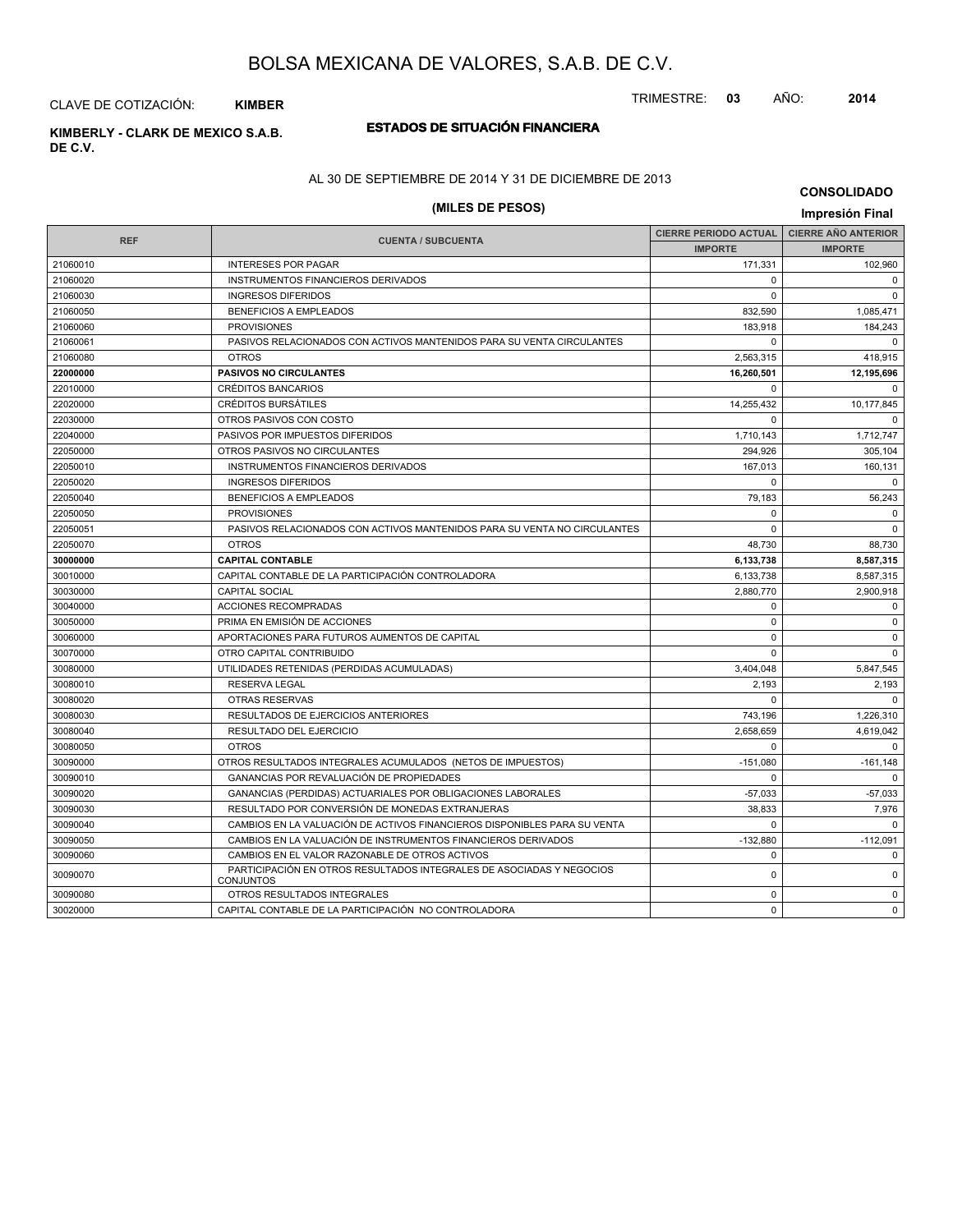# **DE C.V.**

# **ESTADOS DE SITUACIÓN FINANCIERA KIMBERLY - CLARK DE MEXICO S.A.B. DATOS INFORMATIVOS**

AL 30 DE SEPTIEMBRE DE 2014 Y 31 DE DICIEMBRE DE 2013

# **(MILES DE PESOS) Impresión Final**

| <b>CONSOLIDADO</b> |  |
|--------------------|--|
|--------------------|--|

TRIMESTRE: **03** AÑO: **2014**

| <b>REF</b> | <b>CONCEPTOS</b>                            | <b>CIERRE PERIODO ACTUAL</b> | <b>CIERRE AÑO ANTERIOR</b> |
|------------|---------------------------------------------|------------------------------|----------------------------|
|            |                                             | <b>IMPORTE</b>               | <b>IMPORTE</b>             |
| 91000010   | PASIVOS MONEDA EXTRANJERA CORTO PLAZO       | 2,086,162                    | 1,869,869                  |
| 91000020   | PASIVOS MONEDA EXTRANJERA LARGO PLAZO       | 3,357,500                    | $\Omega$                   |
| 91000030   | CAPITAL SOCIAL NOMINAL                      | 8,472                        | 8,531                      |
| 91000040   | CAPITAL SOCIAL POR ACTUALIZACIÓN            | 2,872,298                    | 2,892,387                  |
| 91000050   | FONDOS PARA PENSIONES Y PRIMA DE ANTIGÜEDAD | 391,726                      | 398,511                    |
| 91000060   | NUMERO DE FUNCIONARIOS (*)                  |                              | $\Omega$                   |
| 91000070   | NUMERO DE EMPLEADOS (*)                     | 2,680                        | 2,654                      |
| 91000080   | NUMERO DE OBREROS (*)                       | 5,236                        | 5,144                      |
| 91000090   | NUMERO DE ACCIONES EN CIRCULACIÓN (*)       | 3,105,628,643                | 3,127,349,476              |
| 91000100   | NUMERO DE ACCIONES RECOMPRADAS (*)          | 35,475,885                   | 26.299.649                 |
| 91000110   | EFECTIVO RESTRINGIDO (1)                    | O                            | $\Omega$                   |
| 91000120   | DEUDA DE ASOCIADAS GARANTIZADA              | 0                            | 0                          |
|            |                                             |                              |                            |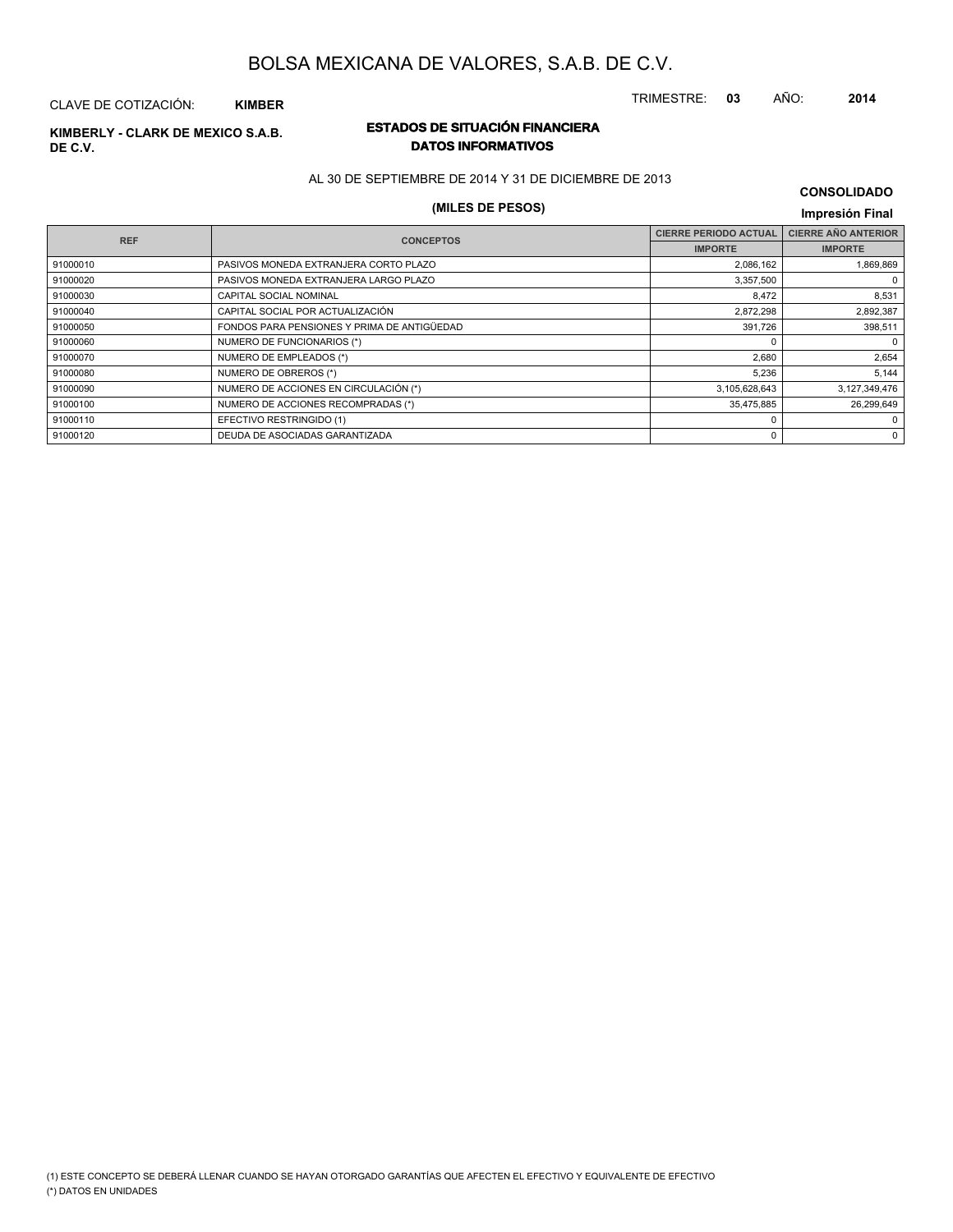**KIMBERLY - CLARK DE MEXICO S.A.B. DE C.V.** CLAVE DE COTIZACIÓN: **KIMBER** TRIMESTRE: **03** AÑO: **2014**

#### **ESTADOS DE RESULTADOS**

#### **CONSOLIDADO**

### POR LOS PERIODOS DE NUEVE Y TRES MESES TERMINADOS AL 30 DE SEPTIEMBRE DE 2014 Y 2013

|            | LINODOO DE NOEVE TIJNEO MEOEO TERMINADOO AE 00 DE OEI TIEMDINE DE ZOTT TIZON.<br>(MILES DE PESOS) |                   |                  |                     | Impresión Final  |  |
|------------|---------------------------------------------------------------------------------------------------|-------------------|------------------|---------------------|------------------|--|
|            |                                                                                                   | <b>AÑO ACTUAL</b> |                  | <b>AÑO ANTERIOR</b> |                  |  |
| <b>REF</b> | <b>CUENTA / SUBCUENTA</b>                                                                         | <b>ACUMULADO</b>  | <b>TRIMESTRE</b> | <b>ACUMULADO</b>    | <b>TRIMESTRE</b> |  |
| 40010000   | <b>INGRESOS NETOS</b>                                                                             | 21,468,589        | 6,924,408        | 22,414,586          | 7,238,009        |  |
| 40010010   | <b>SERVICIOS</b>                                                                                  | $\mathbf 0$       | $\Omega$         | $\mathbf 0$         | $\Omega$         |  |
| 40010020   | <b>VENTA DE BIENES</b>                                                                            | 21,468,589        | 6,924,408        | 22,414,586          | 7,238,009        |  |
| 40010030   | <b>INTERESES</b>                                                                                  | $\mathbf 0$       | $\mathbf 0$      | $\mathbf 0$         | $\mathbf 0$      |  |
| 40010040   | <b>REGALIAS</b>                                                                                   | $\pmb{0}$         | $\Omega$         | $\mathsf 0$         | $\Omega$         |  |
| 40010050   | <b>DIVIDENDOS</b>                                                                                 | $\mathbf 0$       | $\Omega$         | $\mathbf 0$         | $\mathbf 0$      |  |
| 40010060   | ARRENDAMIENTO                                                                                     | $\mathbf 0$       | $\mathbf 0$      | $\mathbf 0$         | $\mathbf 0$      |  |
| 40010061   | CONSTRUCCIÓN                                                                                      | $\pmb{0}$         | $\mathbf 0$      | $\pmb{0}$           | $\mathsf 0$      |  |
| 40010070   | <b>OTROS</b>                                                                                      | $\Omega$          | $\Omega$         | $\Omega$            | $\Omega$         |  |
| 40020000   | <b>COSTO DE VENTAS</b>                                                                            | 13,513,368        | 4,434,835        | 13,405,213          | 4,311,386        |  |
| 40021000   | UTILIDAD (PÉRDIDA) BRUTA                                                                          | 7,955,221         | 2,489,573        | 9,009,373           | 2,926,623        |  |
| 40030000   | <b>GASTOS GENERALES</b>                                                                           | 3,583,890         | 1,157,015        | 3,505,506           | 1,143,519        |  |
| 40040000   | UTILIDAD (PÉRDIDA) ANTES DE OTROS INGRESOS Y GASTOS, NETO                                         | 4,371,331         | 1,332,558        | 5,503,867           | 1,783,104        |  |
| 40050000   | OTROS INGRESOS Y (GASTOS), NETO                                                                   | 0                 | $\mathbf{0}$     | 0                   | 0                |  |
| 40060000   | UTILIDAD (PÉRDIDA) DE OPERACIÓN (*)                                                               | 4,371,331         | 1,332,558        | 5,503,867           | 1,783,104        |  |
| 40070000   | <b>INGRESOS FINANCIEROS</b>                                                                       | 164,619           | 35,164           | 96,411              | 28,682           |  |
| 40070010   | <b>INTERESES GANADOS</b>                                                                          | 164,619           | 43,507           | 87,342              | 22,236           |  |
| 40070020   | UTILIDAD POR FLUCTUACIÓN CAMBIARIA, NETO                                                          | $\mathsf 0$       | $-8,343$         | 9,069               | 6,446            |  |
| 40070030   | UTILIDAD POR DERIVADOS, NETO                                                                      | $\mathsf 0$       | $\Omega$         | 0                   | $\Omega$         |  |
| 40070040   | UTILIDAD POR CAMBIOS EN VALOR RAZONABLE DE INSTRUMENTOS<br><b>FINANCIEROS</b>                     | $\mathbf 0$       | $\Omega$         | $\Omega$            | $\Omega$         |  |
| 40070050   | OTROS INGRESOS FINANCIEROS                                                                        | $\Omega$          | $\Omega$         | $\mathbf 0$         | $\Omega$         |  |
| 40080000   | <b>GASTOS FINANCIEROS</b>                                                                         | 692,336           | 277,113          | 552,438             | 165,962          |  |
| 40080010   | INTERESES DEVENGADOS A CARGO                                                                      | 673,428           | 258,205          | 552,438             | 165,962          |  |
| 40080020   | PÉRDIDA POR FLUCTUACIÓN CAMBIARIA, NETO                                                           | 18.908            | 18.908           | $\mathbf 0$         | $\mathbf 0$      |  |
| 40080030   | PÉRDIDA POR DERIVADOS, NETO                                                                       | $\mathbf 0$       | 0                | $\mathbf 0$         | $\mathbf 0$      |  |
| 40080050   | PÉRDIDA POR CAMBIOS EN VALOR RAZONABLE DE INSTRUMENTOS<br><b>FINANCIEROS</b>                      | $\mathbf 0$       | $\Omega$         | $\mathbf 0$         | $\mathbf 0$      |  |
| 40080060   | OTROS GASTOS FINANCIEROS                                                                          | $\mathbf 0$       | $\Omega$         | $\mathbf 0$         | $\Omega$         |  |
| 40090000   | <b>INGRESOS (GASTOS) FINANCIEROS NETO</b>                                                         | $-527,717$        | $-241,949$       | -456,027            | $-137,280$       |  |
| 40100000   | PARTICIPACIÓN EN LOS RESULTADOS DE ASOCIADAS Y NEGOCIOS<br><b>CONJUNTOS</b>                       | $\mathbf 0$       | $\Omega$         | $\Omega$            | $\Omega$         |  |
| 40110000   | UTILIDAD (PÉRDIDA) ANTES DE IMPUESTOS A LA UTILIDAD                                               | 3.843.614         | 1.090.609        | 5,047,840           | 1,645,824        |  |
| 40120000   | <b>IMPUESTOS A LA UTILIDAD</b>                                                                    | 1,184,955         | 330,665          | 1,544,099           | 510,407          |  |
| 40120010   | <b>IMPUESTO CAUSADO</b>                                                                           | 1,178,093         | 342.297          | 1,715,099           | 573,407          |  |
| 40120020   | <b>IMPUESTO DIFERIDO</b>                                                                          | 6,862             | $-11,632$        | $-171,000$          | $-63,000$        |  |
| 40130000   | UTILIDAD (PÉRDIDA) DE LAS OPERACIONES CONTINUAS                                                   | 2.658.659         | 759.944          | 3,503,741           | 1,135,417        |  |
| 40140000   | UTILIDAD (PÉRDIDA) DE LAS OPERACIONES DISCONTINUAS, NETO                                          | $\mathbf 0$       | $\Omega$         | $\mathbf 0$         | $\mathbf 0$      |  |
| 40150000   | UTILIDAD (PÉRDIDA) NETA                                                                           | 2,658,659         | 759.944          | 3,503,741           | 1,135,417        |  |
| 40160000   | PARTICIPACIÓN NO CONTROLADORA EN LA UTILIDAD (PÉRDIDA) NETA                                       | $\mathbf 0$       | $\Omega$         | $\mathbf 0$         | $\Omega$         |  |
| 40170000   | PARTICIPACIÓN CONTROLADORA EN LA UTILIDAD (PÉRDIDA) NETA                                          | 2.658.659         | 759.944          | 3.503.741           | 1.135.417        |  |
|            |                                                                                                   |                   |                  |                     |                  |  |
| 40180000   | UTILIDAD (PÉRDIDA) NETA BÁSICA POR ACCIÓN                                                         | 0.85              | 0.24             | 1.12                | 0.36             |  |
| 40190000   | UTILIDAD (PÉRDIDA) NETA POR ACCIÓN DILUIDA                                                        | $\Omega$          | $\Omega$         | 0.00                | 0.00             |  |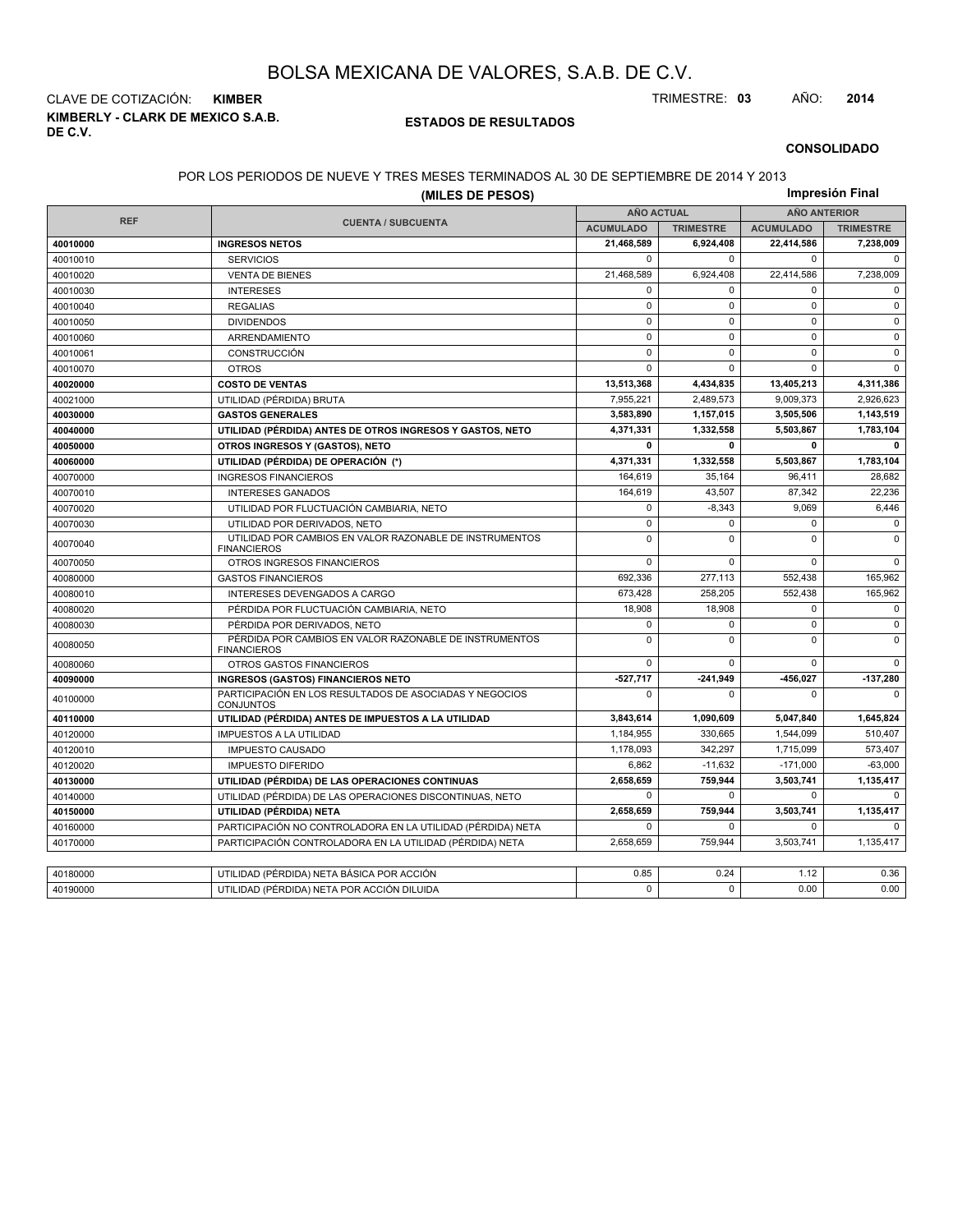**KIMBERLY - CLARK DE MEXICO S.A.B. DE C.V.** CLAVE DE COTIZACIÓN: **KIMBER** TRIMESTRE: **03** AÑO: **2014**

<sup>40310000</sup> UTILIDAD (PÉRDIDA) INTEGRAL ATRIBUIBLE A LA PARTICIPACIÓN CONTROLADORA

#### **ESTADOS DEL RESULTADO INTEGRAL (NETOS DE IMPUESTOS)**

2,668,727 880,145 3,526,226 1,134,598

#### **CONSOLIDADO**

#### POR LOS PERIODOS DE NUEVE Y TRES MESES TERMINADOS AL 30 DE SEPTIEMBRE DE 2014 Y 2013

**(MILES DE PESOS)**

**Impresión Final**

|          | <b>AÑO ACTUAL</b><br><b>REF</b>                                                                 |                  |                  | <b>AÑO ANTERIOR</b> |                  |
|----------|-------------------------------------------------------------------------------------------------|------------------|------------------|---------------------|------------------|
|          | <b>CUENTA / SUBCUENTA</b>                                                                       | <b>ACUMULADO</b> | <b>TRIMESTRE</b> | <b>ACUMULADO</b>    | <b>TRIMESTRE</b> |
| 40200000 | UTILIDAD (PÉRDIDA) NETA                                                                         | 2,658,659        | 759.944          | 3,503,741           | 1,135,417        |
|          | <b>PARTIDAS QUE NO SERAN RECLASIFICADAS A RESULTADOS</b>                                        |                  |                  |                     |                  |
| 40210000 | GANANCIAS POR REVALUACIÓN DE PROPIEDADES                                                        | $\Omega$         | $\Omega$         | $\Omega$            | $\Omega$         |
| 40220000 | 0<br>ŋ<br>GANANCIAS (PÉRDIDAS) ACTUARIALES POR OBLIGACIONES LABORALES                           |                  |                  |                     |                  |
| 40220100 | PARTICIPACIÓN EN RESULTADOS POR REVALUACIÓN DE PROPIEDADES DE<br>ASOCIADAS Y NEGOCIOS CONJUNTOS | $\Omega$         | ŋ                | $\Omega$            | 0                |
|          | PARTIDAS QUE PUEDEN SER RECLASIFICADAS SUBSECUENTEMENTE A<br><b>RESULTADOS</b>                  |                  |                  |                     |                  |
| 40230000 | RESULTADO POR CONVERSIÓN DE MONEDAS EXTRANJERAS                                                 | 30.857           | 37.411           | 20.287              | 11,925           |
| 40240000 | CAMBIOS EN LA VALUACIÓN DE ACTIVOS FINANCIEROS DISPONIBLES PARA<br><b>SU VENTA</b>              | U                |                  | $\Omega$            | $\Omega$         |
| 40250000 | CAMBIOS EN LA VALUACIÓN DE INSTRUMENTOS FINANCIEROS DERIVADOS                                   | $-20,789$        | 82,790           | 2.198               | $-12,744$        |
| 40260000 | CAMBIOS EN EL VALOR RAZONABLE DE OTROS ACTIVOS                                                  | ŋ                |                  | <sup>0</sup>        | $\Omega$         |
| 40270000 | PARTICIPACIÓN EN OTROS RESULTADOS INTEGRALES DE ASOCIADAS Y<br>NEGOCIOS CONJUNTOS               | $\Omega$         | $\Omega$         | O                   | $\Omega$         |
| 40280000 | OTROS RESULTADOS INTEGRALES                                                                     | $\Omega$         | n                |                     | $\mathbf{0}$     |
| 40290000 | TOTAL DE OTROS RESULTADOS INTEGRALES                                                            | 10.068           | 120.201          | 22,485              | $-819$           |
|          |                                                                                                 |                  |                  |                     |                  |
| 40300000 | UTILIDAD (PÉRDIDA) INTEGRAL                                                                     | 2,668,727        | 880,145          | 3,526,226           | 1,134,598        |
| 40320000 | UTILIDAD (PÉRDIDA) INTEGRAL ATRIBUIBLE A LA PARTICIPACIÓN NO<br><b>CONTROLADORA</b>             | ŋ                |                  |                     | <sup>0</sup>     |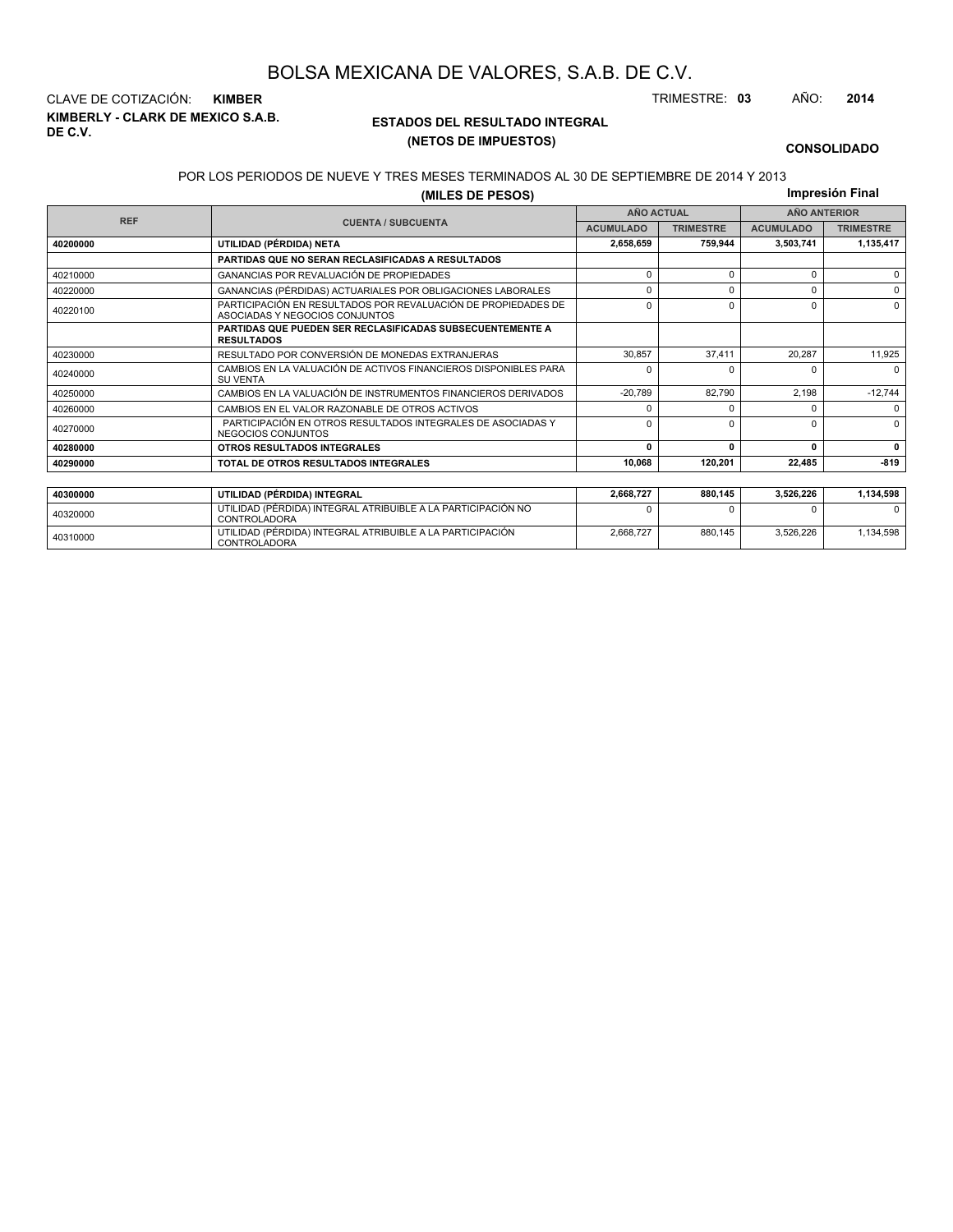CLAVE DE COTIZACIÓN: **KIMBER** TRIMESTRE: **03** AÑO: **2014**

**KIMBERLY - CLARK DE MEXICO S.A.B. DE C.V.**

## **ESTADOS DE RESULTADOS DATOS INFORMATIVOS**

#### **CONSOLIDADO**

#### POR LOS PERIODOS DE NUEVE Y TRES MESES TERMINADOS AL 30 DE SEPTIEMBRE DE 2014 Y 2013

|  | . |                 |  |
|--|---|-----------------|--|
|  |   | Impresión Final |  |

|            |                                       | Impresión Final   |                  |                     |                  |  |
|------------|---------------------------------------|-------------------|------------------|---------------------|------------------|--|
| <b>REF</b> | <b>CUENTA / SUBCUENTA</b>             | <b>ANO ACTUAL</b> |                  | <b>ANO ANTERIOR</b> |                  |  |
|            |                                       | <b>ACUMULADO</b>  | <b>TRIMESTRE</b> | <b>ACUMULADO</b>    | <b>TRIMESTRE</b> |  |
| 92000010   | DEPRECIACIÓN Y AMORTIZACIÓN OPERATIVA | .207.568          | 392.146          | .154.050            | 393.381          |  |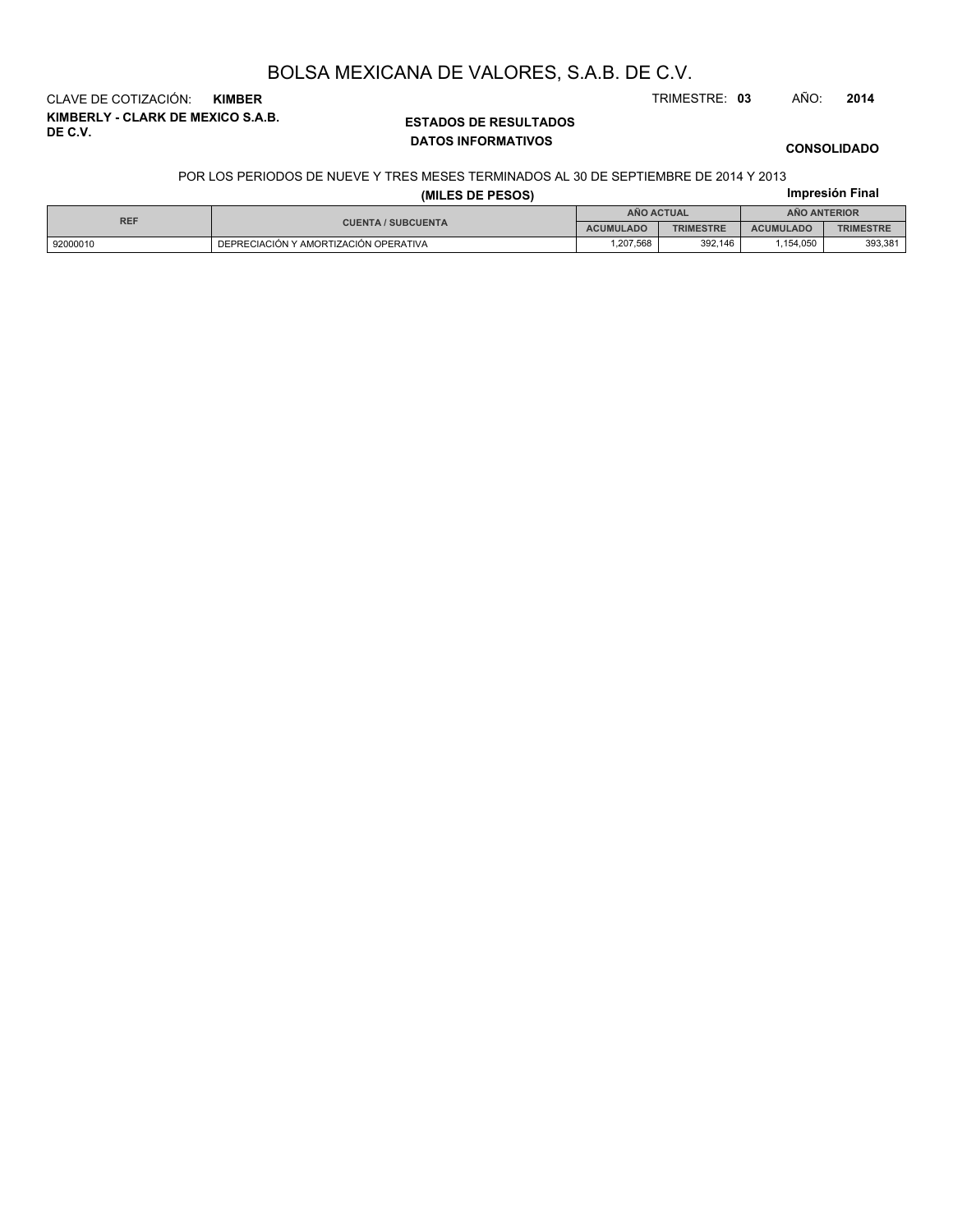**KIMBERLY - CLARK DE MEXICO S.A.B. DE C.V.** CLAVE DE COTIZACIÓN: **KIMBER** TRIMESTRE: **03** AÑO: **2014**

## **ESTADOS DE RESULTADOS DATOS INFORMATIVOS (12 MESES)**

**CONSOLIDADO**

POR LOS PERIODOS DE DOCE MESES TERMINADOS EL 30 DE SEPTIEMBRE DE 2014 Y 2013

**(MILES DE PESOS)**

**Impresión Final**

| <b>REF</b> |                                                              | <b>AÑO</b>    |                 |  |  |
|------------|--------------------------------------------------------------|---------------|-----------------|--|--|
|            | <b>CUENTA / SUBCUENTA</b>                                    | <b>ACTUAL</b> | <b>ANTERIOR</b> |  |  |
| 92000030   | INGRESOS NETOS (**)                                          | 28.731.519    | 30,156,886      |  |  |
| 92000040   | UTILIDAD (PÉRDIDA) DE OPERACIÓN (**)                         | 6,075,480     | 7,390,592       |  |  |
| 92000060   | UTILIDAD (PÉRDIDA) NETA (**)                                 | 3.773.960     | 4.722.950       |  |  |
| 92000050   | PARTICIPACIÓN CONTROLADORA EN LA UTILIDAD (PÉRDIDA) NETA(**) | 3.773.960     | 4,722,950       |  |  |
| 92000070   | DEPRECIACIÓN Y AMORTIZACIÓN OPERATIVA (**)                   | 1,570,431     | 1,518,418       |  |  |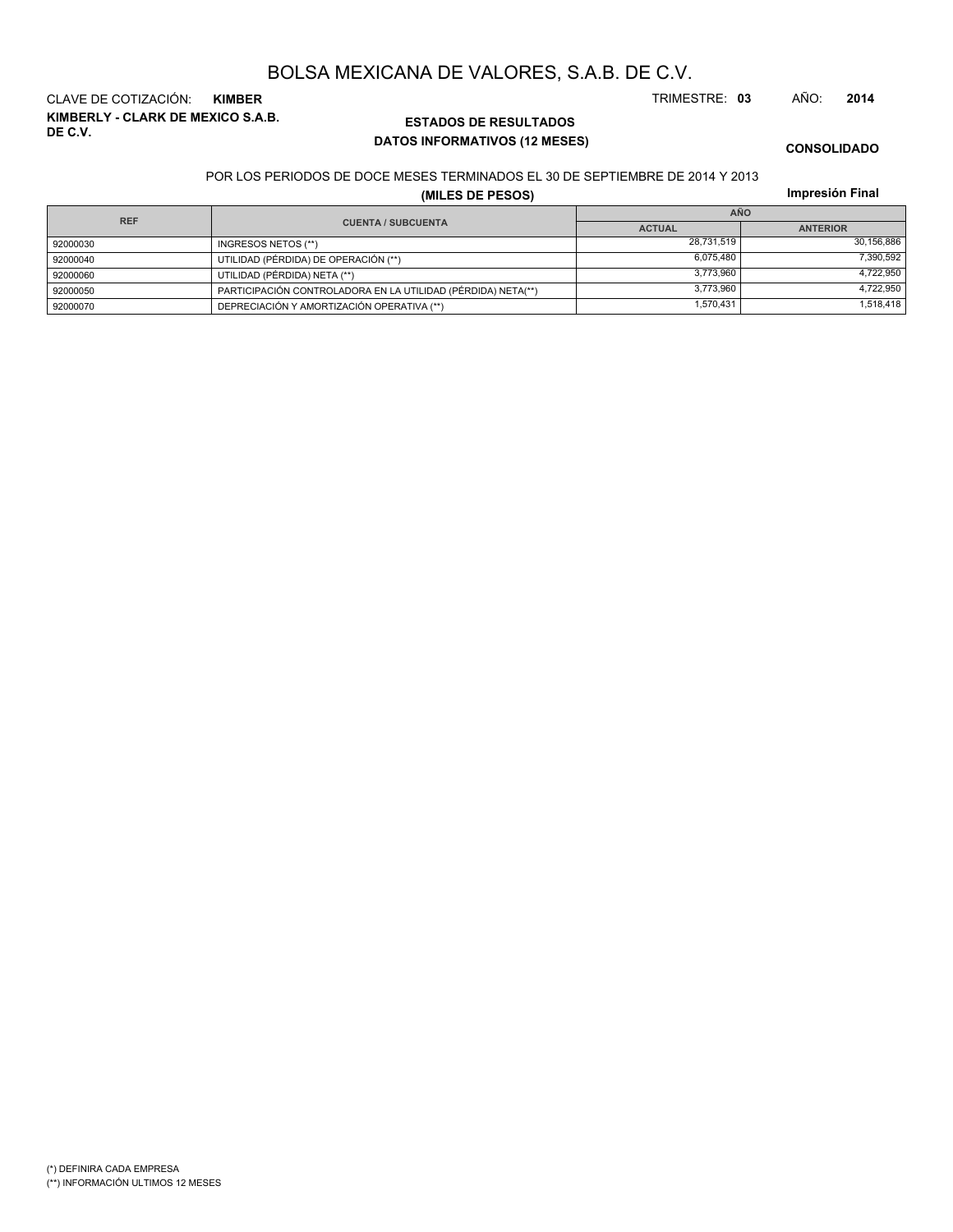CLAVE DE COTIZACIÓN:**KIMBER**: KIMBER TRIMESTRE:

**KIMBERLY - CLARK DE MEXICO S.A.B. DE C.V.**

#### **ESTADOS DE CAMBIOS EN EL CAPITALCONTABLE(MILES DE PESOS)**

TRIMESTRE: 03 AÑO: **<sup>2014</sup>**

#### **CONSOLIDADO**

**Impresión Final**

|                                                                     |                       |                                       |                                                  |                                                             | <b>APORTACIONES</b>                       |                                                                                             |              | UTILIDADES O PÉRDIDAS<br><b>ACUMULADAS</b>                               | <b>OTROS</b><br><b>RESULTADOS</b>           |                                                          |                                            |  |
|---------------------------------------------------------------------|-----------------------|---------------------------------------|--------------------------------------------------|-------------------------------------------------------------|-------------------------------------------|---------------------------------------------------------------------------------------------|--------------|--------------------------------------------------------------------------|---------------------------------------------|----------------------------------------------------------|--------------------------------------------|--|
| <b>CONCEPTOS</b>                                                    | <b>CAPITAL SOCIAL</b> | <b>ACCIONES</b><br><b>RECOMPRADAS</b> | <b>PRIMA EN</b><br>EMISIÓN DE<br><b>ACCIONES</b> | <b>PARA FUTUROS</b><br><b>AUMENTOS DE</b><br><b>CAPITAL</b> | <b>OTRO CAPITAL</b><br><b>CONTRIBUIDO</b> | <b>UTILIDADES</b><br><b>RETENIDAS</b><br><b>RESERVAS</b><br>(PÉRDIDAS<br><b>ACUMULADAS)</b> |              | <b>INTEGRALES</b><br><b>ACUMULADOS</b><br>(NETOS DE<br><b>IMPUESTOS)</b> | <b>PARTICIPACIÓN</b><br><b>CONTROLADORA</b> | <b>PARTICIPACIÓN</b><br><b>NO</b><br><b>CONTROLADORA</b> | <b>TOTAL DE CAPITAL</b><br><b>CONTABLE</b> |  |
| SALDO INICIAL AL 1 DE ENERO DEL 2013                                | 2,913,821             |                                       |                                                  |                                                             | $\mathbf 0$                               | $\mathbf{0}$                                                                                | 5,902,334    | $-190,095$                                                               | 8,626,060                                   | $\mathbf{0}$                                             | 8,626,060                                  |  |
| AJUSTES RETROSPECTIVOS                                              |                       |                                       |                                                  |                                                             |                                           |                                                                                             |              |                                                                          | $\Omega$                                    | $\Omega$                                                 |                                            |  |
| APLICACIÓN DE OTROS RESULTADOS<br>INTEGRALES A UTILIDADES RETENIDAS |                       |                                       |                                                  |                                                             |                                           |                                                                                             |              |                                                                          |                                             |                                                          |                                            |  |
| CONSTITUCIÓN DE RESERVAS                                            |                       |                                       |                                                  |                                                             |                                           |                                                                                             |              |                                                                          | $\Omega$                                    |                                                          |                                            |  |
| DIVIDENDOS DECRETADOS                                               |                       |                                       |                                                  |                                                             |                                           |                                                                                             | $-4,146,258$ |                                                                          | $-4,146,258$                                |                                                          | $-4, 146, 258$                             |  |
| (DISMINUCIÓN) AUMENTOS DE CAPITAL                                   |                       |                                       |                                                  |                                                             |                                           |                                                                                             |              |                                                                          | $\circ$                                     |                                                          | $\Omega$                                   |  |
| RECOMPRA DE ACCIONES                                                | $-6,527$              |                                       |                                                  |                                                             |                                           |                                                                                             | $-274,961$   |                                                                          | $-281,488$                                  | $\Omega$                                                 | $-281,488$                                 |  |
| (DISMINUCIÓN) AUMENTO EN PRIMA EN<br><b>EMISIÓN DE ACCIONES</b>     | n                     |                                       |                                                  |                                                             |                                           |                                                                                             |              |                                                                          | $\Omega$                                    | $\Omega$                                                 |                                            |  |
| (DISMINUCIÓN) AUMENTO DE LA<br>PARTICIPACIÓN NO CONTROLADORA        |                       |                                       |                                                  |                                                             |                                           |                                                                                             |              |                                                                          |                                             |                                                          |                                            |  |
| OTROS MOVIMIENTOS                                                   |                       |                                       |                                                  |                                                             |                                           |                                                                                             |              |                                                                          | $\Omega$                                    |                                                          |                                            |  |
| RESULTADO INTEGRAL                                                  |                       |                                       |                                                  |                                                             |                                           |                                                                                             | 3,503,741    | 22,485                                                                   | 3,526,226                                   | $\mathbf 0$                                              | 3,526,226                                  |  |
| SALDO FINAL AL 30 DE SEPTIEMBRE DEL 2013                            | 2,907,294             | $\mathbf{0}$                          | $\mathbf{0}$                                     | $\mathbf{0}$                                                | $\mathbf{0}$                              | $\mathbf{0}$                                                                                | 4,984,856    | $-167,610$                                                               | 7,724,540                                   | $\mathbf 0$                                              | 7,724,540                                  |  |
| SALDO INICIAL AL 1 DE ENERO DEL 2014                                | 2,900,918             |                                       |                                                  |                                                             | $\Omega$                                  | $\mathbf{r}$                                                                                | 5,847,545    | $-161, 148$                                                              | 8,587,315                                   | $\mathbf 0$                                              | 8,587,315                                  |  |
| AJUSTES RETROSPECTIVOS                                              |                       |                                       |                                                  |                                                             |                                           |                                                                                             |              |                                                                          | 0                                           | 0                                                        | $\Omega$                                   |  |
| APLICACIÓN DE OTROS RESULTADOS<br>INTEGRALES A UTILIDADES RETENIDAS |                       |                                       |                                                  |                                                             |                                           |                                                                                             |              |                                                                          | $\Omega$                                    |                                                          |                                            |  |
| CONSTITUCIÓN DE RESERVAS                                            |                       |                                       |                                                  |                                                             |                                           |                                                                                             |              |                                                                          | $\Omega$                                    |                                                          |                                            |  |
| DIVIDENDOS DECRETADOS                                               |                       |                                       |                                                  |                                                             |                                           |                                                                                             | $-4,377,600$ | $\Omega$                                                                 | $-4,377,600$                                |                                                          | $-4,377,600$                               |  |
| (DISMINUCIÓN) AUMENTOS DE CAPITAL                                   |                       |                                       |                                                  |                                                             |                                           |                                                                                             |              |                                                                          | $\circ$                                     |                                                          | $\Omega$                                   |  |
| RECOMPRA DE ACCIONES                                                | $-20,148$             |                                       |                                                  |                                                             |                                           |                                                                                             | $-724,556$   |                                                                          | $-744,704$                                  |                                                          | $-744,704$                                 |  |
| (DISMINUCIÓN) AUMENTO EN PRIMA EN<br><b>EMISIÓN DE ACCIONES</b>     |                       |                                       |                                                  |                                                             |                                           |                                                                                             |              |                                                                          | $\Omega$                                    |                                                          |                                            |  |
| (DISMINUCIÓN) AUMENTO DE LA<br>PARTICIPACIÓN NO CONTROLADORA        |                       |                                       |                                                  |                                                             |                                           |                                                                                             |              |                                                                          | $\Omega$                                    |                                                          |                                            |  |
| OTROS MOVIMIENTOS                                                   |                       |                                       |                                                  |                                                             |                                           |                                                                                             |              |                                                                          | $\circ$                                     |                                                          |                                            |  |
| RESULTADO INTEGRAL                                                  |                       |                                       |                                                  |                                                             |                                           |                                                                                             | 2,658,659    | 10,068                                                                   | 2,668,727                                   | $\Omega$                                                 | 2,668,727                                  |  |
| SALDO FINAL AL 30 DE SEPTIEMBRE DEL 2014                            | 2,880,770             |                                       |                                                  |                                                             | $\Omega$                                  |                                                                                             | 3,404,048    | $-151,080$                                                               | 6,133,738                                   | $\mathbf{0}$                                             | 6,133,738                                  |  |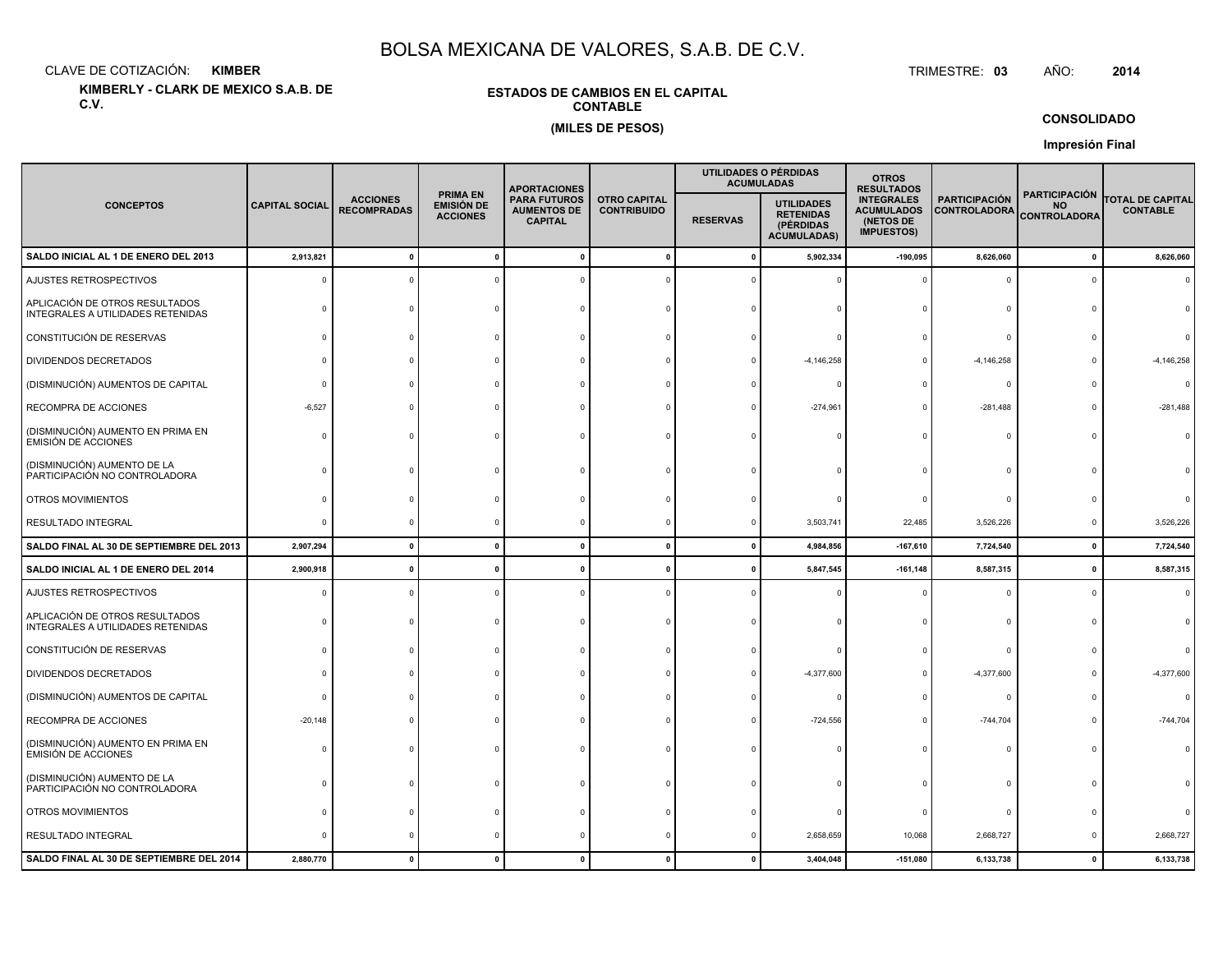TRIMESTRE: **03** AÑO: **2014**

CLAVE DE COTIZACIÓN: **KIMBER**

#### **INDIRECTO) KIMBERLY - CLARK DE MEXICO S.A.B. DE C.V.**

# **ESTADOS DE FLUJOS DE EFECTIVO (METODO**

POR LOS PERIODOS DE NUEVE MESES TERMINADOS EL 30 DE SEPTIEMBRE DE

2014 Y 2013

**(MILES DE PESOS) Impresión Final**

| <b>CONSOLIDADO</b> |  |  |
|--------------------|--|--|
|                    |  |  |

|                                      |                                                                                                 | <b>AÑO ACTUAL</b> | <b>AÑO ANTERIOR</b> |
|--------------------------------------|-------------------------------------------------------------------------------------------------|-------------------|---------------------|
| <b>REF</b>                           | <b>CUENTA/SUBCUENTA</b>                                                                         | <b>IMPORTE</b>    | <b>IMPORTE</b>      |
| <b>ACTIVIDADES DE OPERACIÓN</b>      |                                                                                                 |                   |                     |
| 50010000                             | UTILIDAD (PÉRDIDA) NETA ANTES DE IMPUESTOS A LA UTILIDAD                                        | 3,843,614         | 5,047,840           |
| 50020000                             | +(-) PARTIDAS SIN IMPACTO EN EL EFECTIVO                                                        | 0                 | 0                   |
| 50020010                             | + ESTIMACIÓN DEL PERIODO                                                                        | $\mathbf 0$       | 0                   |
| 50020020                             | +PROVISIÓN DEL PERIODO                                                                          | 0                 | 0                   |
| 50020030                             | + (-) OTRAS PARTIDAS NO REALIZADAS                                                              | $\Omega$          | $\mathbf 0$         |
| 50030000                             | +(-) PARTIDAS RELACIONADAS CON ACTIVIDADES DE INVERSIÓN                                         | 1,061,857         | 1,057,639           |
| 50030010                             | + DEPRECIACIÓN Y AMORTIZACIÓN DEL PERIODO                                                       | 1,207,568         |                     |
|                                      | (-) + UTILIDAD O PERDIDA EN VENTA DE PROPIEDADES PLANTA Y EQUIPO                                |                   | 1,154,050           |
| 50030020                             |                                                                                                 | 0                 | 0                   |
| 50030030                             | +(-) PÉRDIDA (REVERSIÓN) POR DETERIORO                                                          | 0                 | 0                   |
| 50030040                             | (-)+PARTICIPACIÓN EN ASOCIADAS Y NEGOCIOS CONJUNTOS                                             | 0                 | 0                   |
| 50030050                             | (-)DIVIDENDOS COBRADOS                                                                          | $\Omega$          | $\mathbf 0$         |
| 50030060                             | (-)INTERESES A FAVOR                                                                            | $-164,619$        | $-87,342$           |
| 50030070                             | (-)FLUCTUACIÓN CAMBIARIA                                                                        | 18,908            | $-9,069$            |
| 50030080                             | (-) +OTRAS PARTIDAS                                                                             | 0                 | $\Omega$            |
| 50040000                             | +(-) PARTIDAS RELACIONADAS CON ACTIVIDADES DE FINANCIAMIENTO                                    | 673,428           | 552,438             |
| 50040010                             | (+)INTERESES DEVENGADOS A CARGO                                                                 | 673,428           | 552,438             |
| 50040020                             | (+)FLUCTUACIÓN CAMBIARIA                                                                        | 0                 | 0                   |
| 50040030                             | (+)OPERACIONES FINANCIERAS DE DERIVADOS                                                         | 0                 | 0                   |
| 50040040                             | + (-) OTRAS PARTIDAS                                                                            | 0                 | $\mathbf 0$         |
| 50050000                             | FLUJO DERIVADO DEL RESULTADO ANTES DE IMPUESTOS A LA UTILIDAD                                   | 5,578,899         | 6,657,917           |
| 50060000                             | FLUJOS GENERADOS O UTILIZADOS EN LA OPERACIÓN                                                   | $-2,193,438$      | $-1,415,094$        |
| 50060010                             | + (-) DECREMENTO (INCREMENTO) EN CLIENTES                                                       | 50,857            | 190,383             |
| 50060020                             | + (-) DECREMENTO (INCREMENTO) EN INVENTARIOS                                                    | $-447,101$        | $-73,536$           |
| 50060030                             | + (-) DECREMENTO (INCREMENTO) EN OTRAS CUENTAS POR COBRAR Y OTROS ACTIVOS<br><b>CIRCULANTES</b> | $-102,430$        | 1,323               |
| 50060040                             | + (-) INCREMENTO (DECREMENTO) EN PROVEEDORES                                                    | 107,160           | 405,632             |
| 50060050                             | + (-) INCREMENTO (DECREMENTO) EN OTROS PASIVOS                                                  | $-260,316$        | $-139,013$          |
| 50060060                             | + (-)IMPUESTOS A LA UTILIDAD PAGADOS O DEVUELTOS                                                | $-1,541,608$      | $-1,799,883$        |
| 50070000                             | FLUJOS NETOS DE EFECTIVO DE ACTIVIDADES DE OPERACIÓN                                            | 3,385,461         | 5,242,823           |
| <b>ACTIVIDADES DE INVERSIÓN</b>      |                                                                                                 |                   |                     |
| 50080000                             | FLUJOS NETOS DE EFECTIVO DE ACTIVIDADES DE INVERSIÓN                                            | $-1,156,972$      | -981,878            |
| 50080010                             | (-)INVERSIONES CON CARÁCTER PERMANENTE                                                          | 0                 | $\mathbf 0$         |
| 50080020                             | +DISPOSICIONES DE INVERSIONES CON CARÁCTER PERMANENTE                                           | $\mathbf 0$       | $\mathbf 0$         |
| 50080030                             | (-)INVERSION EN PROPIEDADES, PLANTA Y EQUIPO                                                    | $-1,168,266$      | -966,886            |
| 50080040                             | +VENTA DE PROPIEDADES, PLANTA Y EQUIPO                                                          | 0                 | 0                   |
| 50080050                             | (-) INVERSIONES TEMPORALES                                                                      | 0                 | 0                   |
| 50080060                             | +DISPOSICION DE INVERSIONES TEMPORALES                                                          | 0                 | 0                   |
| 50080070                             | (-)INVERSION EN ACTIVOS INTANGIBLES                                                             | 0                 | $\mathsf 0$         |
| 50080080                             | +DISPOSICION DE ACTIVOS INTANGIBLES                                                             | 0                 | 0                   |
|                                      |                                                                                                 | 0                 | 0                   |
| 50080090                             | (-)ADQUISICIONES DE NEGOCIOS<br>+DISPOSICIONES DE NEGOCIOS                                      | 0                 | $\mathsf 0$         |
| 50080100                             |                                                                                                 |                   |                     |
| 50080110                             | +DIVIDENDOS COBRADOS                                                                            | 0                 | $\mathbf 0$         |
| 50080120                             | +INTERESES COBRADOS                                                                             | 0                 | 0<br>$\mathbf 0$    |
| 50080130                             | +(-) DECREMENTO (INCREMENTO) ANTICIPOS Y PRESTAMOS A TERCEROS                                   | $\mathbf 0$       |                     |
| 50080140                             | + (-) OTRAS PARTIDAS                                                                            | 11,294            | $-14,992$           |
| <b>ACTIVIDADES DE FINANCIAMIENTO</b> |                                                                                                 |                   |                     |
| 50090000                             | FLUJOS NETOS DE EFECTIVO DE ACTIVIDADES DE FINANCIAMIENTO                                       | 604,314           | $-1,544,632$        |
| 50090010                             | + FINANCIAMIENTOS BANCARIOS                                                                     | 0                 | $\mathbf 0$         |
| 50090020                             | + FINANCIAMIENTOS BURSÁTILES                                                                    | 3,975,523         | 2,494,073           |
| 50090030                             | + OTROS FINANCIAMIENTOS                                                                         | 0                 | $\mathbf 0$         |
| 50090040                             | (-) AMORTIZACIÓN DE FINANCIAMIENTOS BANCARIOS                                                   | 0                 | $\mathbf 0$         |
| 50090050                             | (-) AMORTIZACIÓN DE FINANCIAMIENTOS BURSÁTILES                                                  | 0                 | $-1,250,000$        |
| 50090060                             | (-) AMORTIZACIÓN DE OTROS FINANCIAMIENTOS                                                       | 0                 | $\mathbf 0$         |
| 50090070                             | + (-) INCREMENTO (DECREMENTO) EN EL CAPITAL SOCIAL                                              | 0                 | $\mathbf 0$         |
| 50090080                             | (-) DIVIDENDOS PAGADOS                                                                          | $-2,187,835$      | $-2,072,229$        |
| 50090090                             | + PRIMA EN EMISIÓN DE ACCIONES                                                                  | 0                 | $\mathbf 0$         |
| 50090100                             | + APORTACIONES PARA FUTUROS AUMENTOS DE CAPITAL                                                 | 0                 | $\mathbf 0$         |
| 50090110                             | (-)INTERESES PAGADOS                                                                            | $-442,578$        | -432,378            |
| 50090120                             | (-)RECOMPRA DE ACCIONES                                                                         | $-744,704$        | $-281,488$          |
| 50090130                             | + (-) OTRAS PARTIDAS                                                                            | 3,908             | $-2,610$            |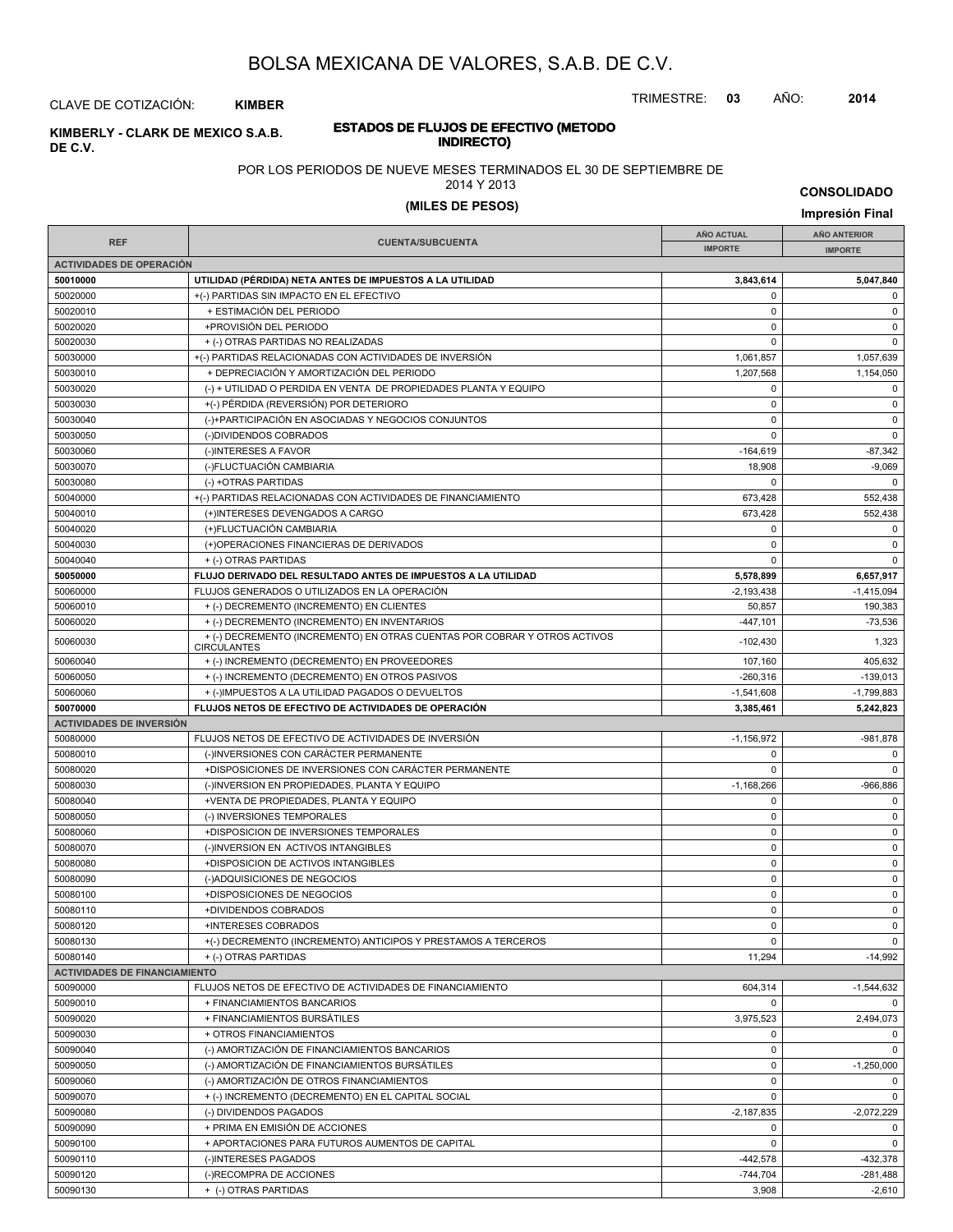TRIMESTRE: **03** AÑO: **2014**

# CLAVE DE COTIZACIÓN: **KIMBER**

# **ESTADOS DE FLUJOS DE EFECTIVO (METODO INDIRECTO) KIMBERLY - CLARK DE MEXICO S.A.B. DE C.V.**

### POR LOS PERIODOS DE NUEVE MESES TERMINADOS EL 30 DE SEPTIEMBRE DE

2014 Y 2013

# **(MILES DE PESOS) Impresión Final**

|            |                                                                 | AÑO ACTUAL     | AÑO ANTERIOR   |
|------------|-----------------------------------------------------------------|----------------|----------------|
| <b>REF</b> | <b>CUENTA/SUBCUENTA</b>                                         | <b>IMPORTE</b> | <b>IMPORTE</b> |
| 50100000   | INCREMENTO (DISMINUCION) DE EFECTIVO Y EQUIVALENTES DE EFECTIVO | 2.832.803      | 2.716.313      |
| 50110000   | CAMBIOS EN EL VALOR DEL EFECTIVO Y EQUIVALENTES DE EFECTIVO     |                |                |
| 50120000   | EFECTIVO Y EQUIVALENTES DE EFECTIVO AL PRINCIPIO DEL PERIODO    | 5.390.250      | 3.464.930      |
| 50130000   | EFECTIVO Y EQUIVALENTES DE EFECTIVO AL FINAL DEL PERIODO        | 8.223.053      | 6,181,243      |

**CONSOLIDADO**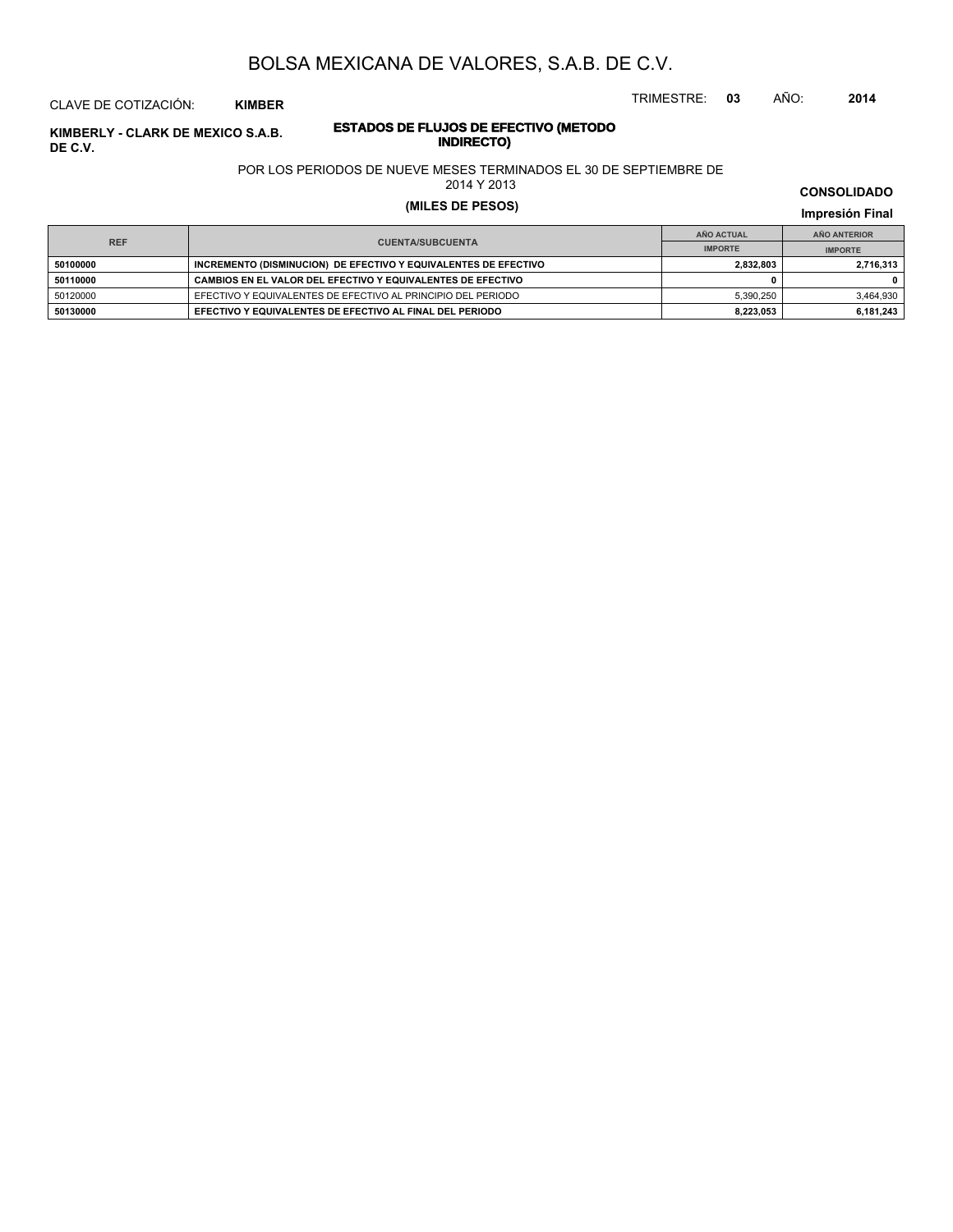**KIMBERLY - CLARK DE MEXICO**

#### **COMENTARIOS Y ANALISIS DE LA ADMINISTRACIÓN SOBRE LOS RESULTADOS S.A.B. DE C.V.** PAGINA / 2 **DE OPERACIÓN Y SITUACIÓN FINANCIERA DE LA COMPAÑÍA**

TRIMESTRE: **03** AÑO: **2014**

 $1/2$ **CONSOLIDADO Impresión Final**

PUNTOS SOBRESALIENTES:

• VENTAS DE \$6,925 MILLONES, 4 POR CIENTO POR DEBAJO DEL AÑO ANTERIOR.

- \$1,725 MILLONES DE PESOS EN EBITDA; UN 25% DE MARGEN.
- \$1,838 MILLONES DE PESOS DE CAPEX EN LOS ÚLTIMOS DOCE MESES.
- \$1,000 MILLONES DE PESOS EN RECOMPRA DE ACCIONES EN LOS ÚLTIMOS DOCE MESES.
- MEJORES COMPARATIVOS QUE EN EL SEGUNDO TRIMESTRE.

EL TERCER TRIMESTRE DEL 2014 CONTINUÓ SIENDO MUY COMPLICADO A CONSECUENCIA DE LA DEBILIDAD EN EL CONSUMO DOMÉSTICO Y EL AUMENTO EN LA ACTIVIDAD PROMOCIONAL. ANTE ESTE ESCENARIO, NUESTRA ESTRATEGIA DIRIGIDA A APOYAR NUESTRAS MARCAS Y FORTALECER NUESTRA POSICIÓN HA DADO RESULTADOS AUNQUE HA REQUERIDO DE UNA INVERSIÓN SIGNIFICATIVA EN PRECIOS. LO ANTERIOR IMPACTÓ NUESTROS RESULTADOS DE CORTO PLAZO PERO ESTAMOS CONVENCIDOS QUE SEGUIMOS CON LA ESTRATEGIA CORRECTA.

ADICIONALMENTE, ESTE TRIMESTRE EL COMPARATIVO ES DESFAVORABLE POR EL INGRESO NO RECURRENTE EN 2013 DE MÁS DE \$180 MILLONES DE PESOS PRODUCTO DE LA RECUPERACIÓN DEL SINIESTRO EN NUESTRA PLANTA MORELIA OCURRIDO EN 2012.

LAS VENTAS NETAS DECRECIERON 4 POR CIENTO. EL VOLUMEN CRECIÓ 2 POR CIENTO MIENTRAS QUE LOS PRECIOS ESTUVIERON 6 POR CIENTO POR DEBAJO DEL AÑO ANTERIOR. LAS VENTAS DE PRODUCTOS AL CONSUMIDOR DISMINUYERON 7 POR CIENTO MIENTRAS QUE NUESTROS PRODUCTOS DE PROFESSIONAL Y LAS EXPORTACIONES CRECIERON 11 Y 20 POR CIENTO RESPECTIVAMENTE.

EL ESCENARIO EN COSTOS CONTINÚA SIENDO COMPLICADO TODA VEZ QUE LOS PRECIOS EN DÓLARES DE LA MAYORÍA DE NUESTRAS MATERIAS PRIMAS MOSTRARON INCREMENTOS CONTRA EL AÑO ANTERIOR. LOS MATERIALES SÚPER ABSORBENTES, LA FIBRA PARA RECICLAR Y LOS DERIVADOS DEL PETRÓLEO, ESTUVIERON POR ENCIMA DEL AÑO ANTERIOR. LOS COSTOS TAMBIÉN ESTUVIERON AFECTADOS POR UN PESO MÁS DÉBIL.

EXCLUYENDO EL INGRESO NO RECURRENTE, LA UTILIDAD BRUTA DISMINUYÓ 12 POR CIENTO A CAUSA DE MENORES PRECIOS Y MAYORES COSTOS, ESTE EFECTO FUE PARCIALMENTE CONTRARRESTADO POR LOS MÁS DE \$300 MILLONES DE PESOS QUE OBTUVIMOS EN AHORROS EN COSTOS DURANTE EL TRIMESTRE.

DURANTE EL TRIMESTRE GENERAMOS \$1,725 MILLONES DE PESOS EN EBITDA EL CUAL DECRECIÓ 21 POR CIENTO, REGISTRANDO UN MARGEN DE 24.9%. EL EBITDA CAYÓ 13 POR CIENTO SOBRE UNA BASE JUSTA DE COMPARACIÓN.

EL COSTO FINANCIERO CRECIÓ DERIVADO DE MÁS INTERESES PAGADOS PRODUCTO DE MAYOR DEUDA. ADICIONALMENTE, DURANTE EL TRIMESTRE TUVIMOS UNA DEPRECIACIÓN DEL TIPO DE CAMBIO QUE COMPARA CON UNA APRECIACIÓN DE LA MONEDA EL AÑO PASADO. COMO CONSECUENCIA, LA UTILIDAD NETA EXCLUYENDO EL INGRESO NO RECURRENTE DISMINUYÓ 24 POR CIENTO.

EN LOS ÚLTIMOS DOCE MESES HEMOS INVERTIDO \$2,837 MILLONES DE PESOS (\$1,838 MILLONES EN ACTIVOS FIJOS (CAPEX), Y \$999 MILLONES EN RECOMPRA DE ACCIONES PROPIAS) Y PAGADO DIVIDENDOS A NUESTROS ACCIONISTAS POR \$4,260 MILLONES DE PESOS.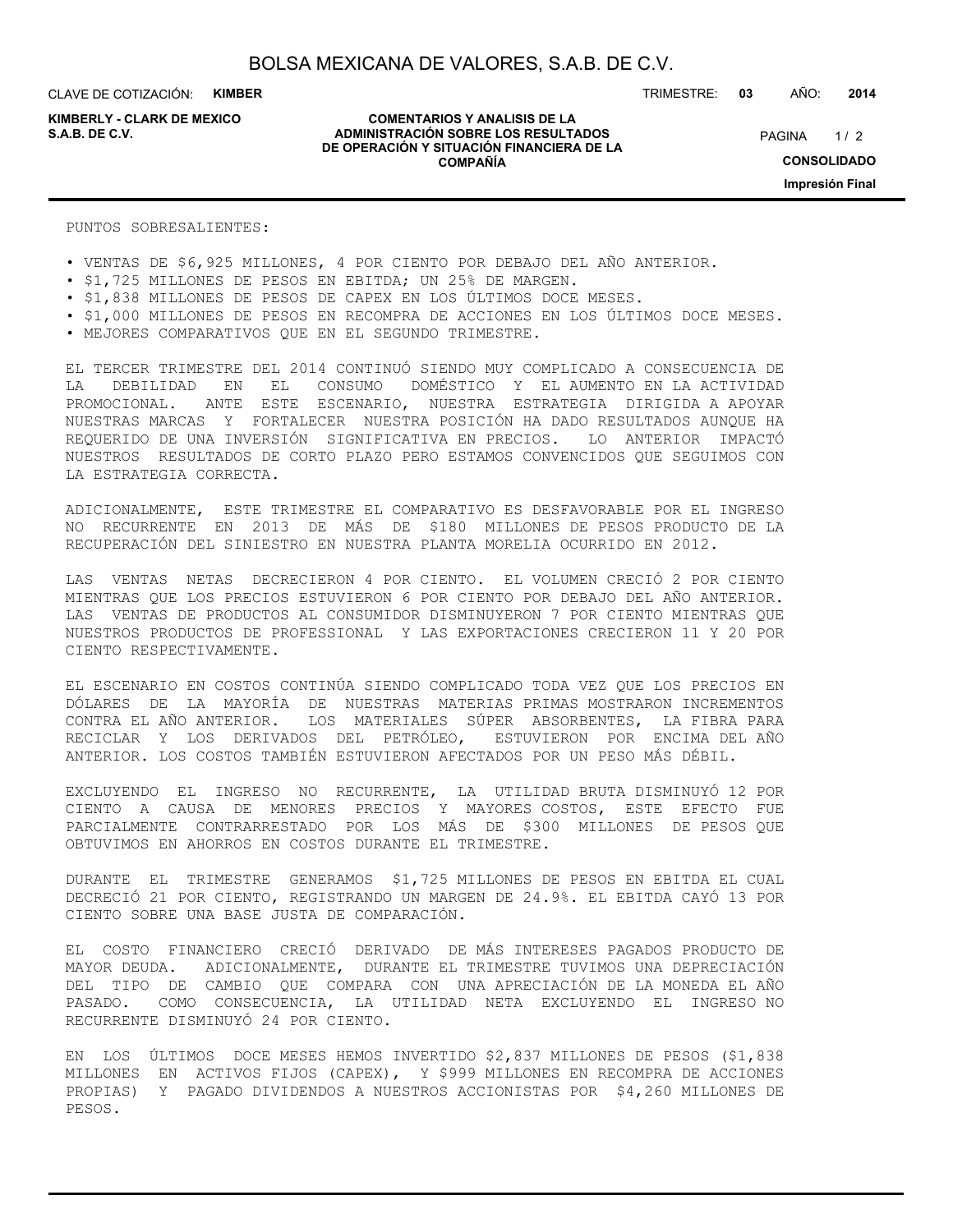CLAVE DE COTIZACIÓN: **KIMBER**

**KIMBERLY - CLARK DE MEXICO**

#### **COMENTARIOS Y ANALISIS DE LA ADMINISTRACIÓN SOBRE LOS RESULTADOS S.A.B. DE C.V.** PAGINA / 2 **DE OPERACIÓN Y SITUACIÓN FINANCIERA DE LA COMPAÑÍA**

 $2/2$ 

TRIMESTRE: **03** AÑO: **2014**

**CONSOLIDADO**

**Impresión Final**

AL 30 DE SEPTIEMBRE LA COMPAÑÍA TENÍA \$8,223 MILLONES DE PESOS EN EFECTIVO.

LA COMPAÑÍA CUENTA CON INSTRUMENTOS FINANCIEROS DERIVADOS PARA CUBRIR TASAS DE INTERÉS Y EL TIPO DE CAMBIO DEL BONO EN DÓLARES. LOS CAMBIOS EN EL VALOR DE MERCADO DE ESTOS INSTRUMENTOS NO IMPACTARÍAN LOS RESULTADOS DE LA EMPRESA DE MODO MATERIAL.

NOTA: EN CUMPLIMIENTO A LO ESTABLECIDO EN EL ARTÍCULO 4.033.01 FRACC.VIII DEL REGLAMENTO INTERIOR DE LA BOLSA MEXICANA DE VALORES, SE INFORMA QUE LA COBERTURA DE ANÁLISIS DE VALORES DE KIMBER ES REALIZADA POR BBVA BANCOMER.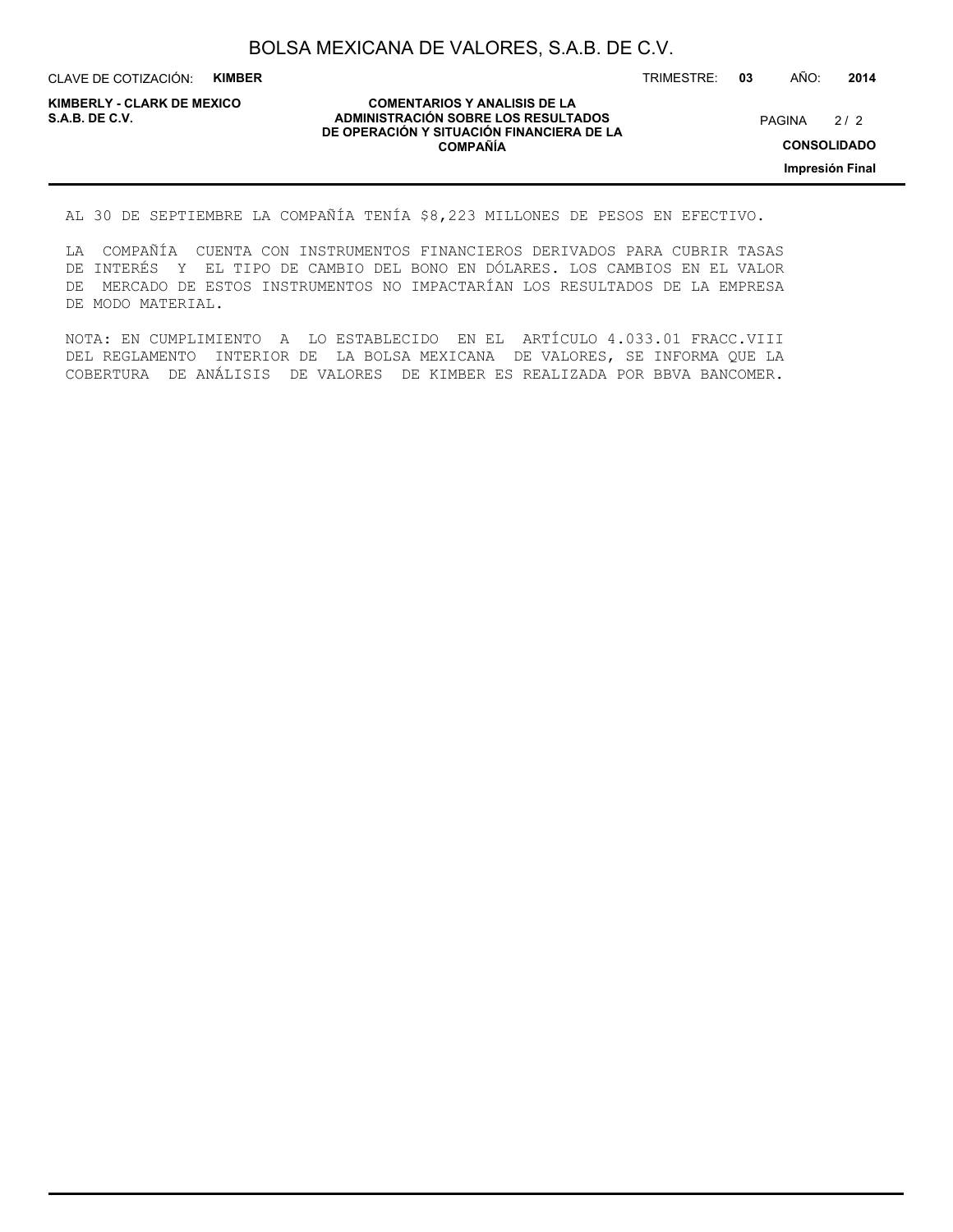| CLAVE DE COTIZACIÓN:                         | <b>KIMBER</b> |   |     |         |                                                             |              | TRIMESTRE: | 03      | AÑO:          | 2014               |
|----------------------------------------------|---------------|---|-----|---------|-------------------------------------------------------------|--------------|------------|---------|---------------|--------------------|
| KIMBERLY - CLARK DE MEXICO<br>S.A.B. DE C.V. |               |   |     |         | NOTAS COMPLEMENTARIAS A LA INFORMACIÓN<br><b>FINANCIERA</b> |              |            |         | <b>PAGINA</b> | 1/1                |
|                                              |               |   |     |         |                                                             |              |            |         |               | <b>CONSOLIDADO</b> |
|                                              |               |   |     |         |                                                             |              |            |         |               | Impresión Final    |
| CONSULTAR<br>IFRSTRIM.PDF ADJUNTO.           | NOTAS         | A | LOS | ESTADOS | FINANCIEROS                                                 | CONSOLIDADOS | EN         | ARCHIVO |               |                    |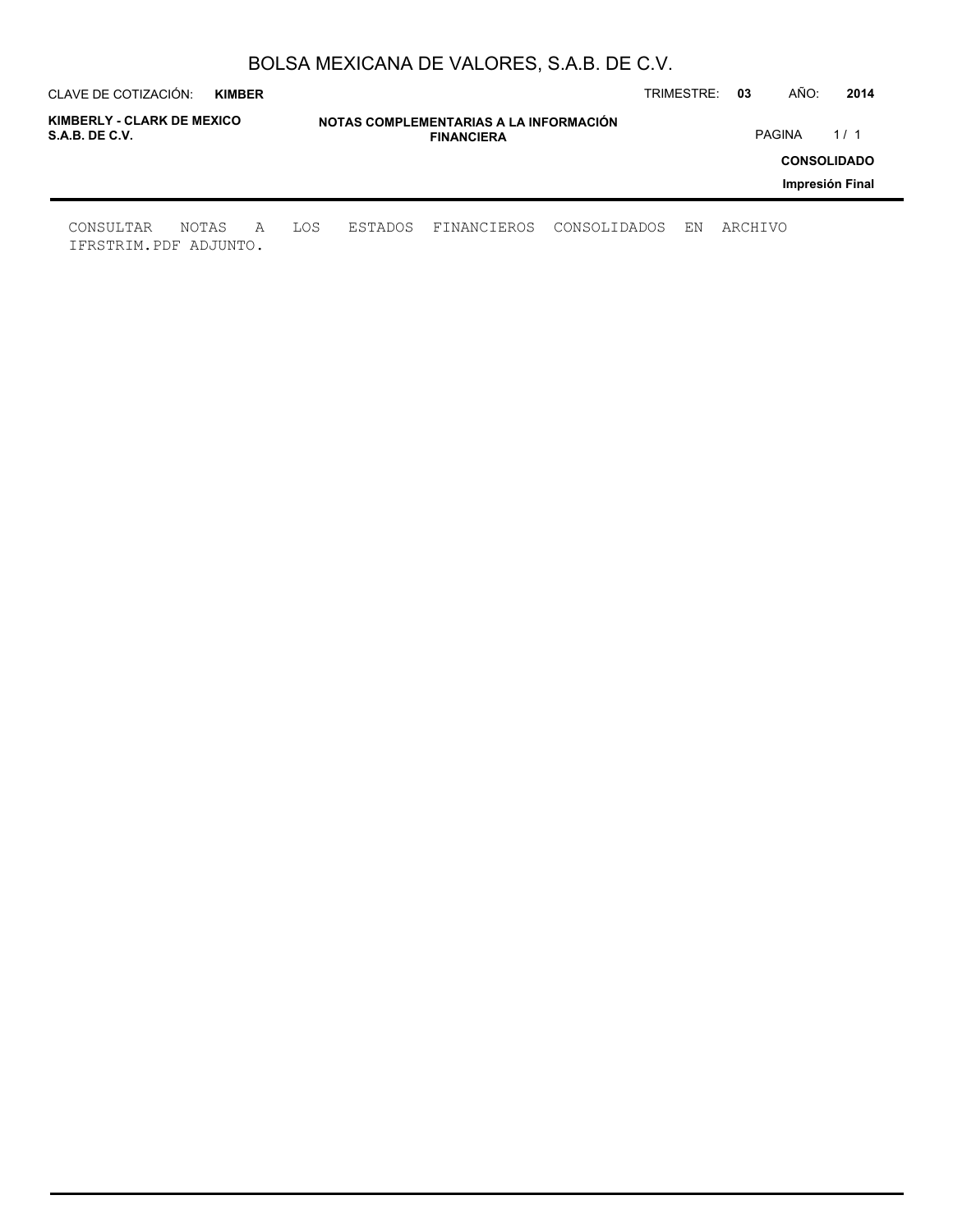CLAVE DE COTIZACIÓN TRIMESTRE **03** AÑO **2014 KIMBER**

**KIMBERLY - CLARK DE MEXICO S.A.B. DE C.V.**

# **INVERSIONES EN ASOCIADAS Y NEGOCIOS CONJUNTOS (MILES DE PESOS)**

**CONSOLIDADO**

**Impresión Final**

| <b>NOMBRE DE LA EMPRESA</b><br><b>TOTAL DE INVERSIONES EN ASOCIADAS</b> | <b>ACTIVIDAD PRINCIPAL</b> | <b>NO. DE ACCIONES</b> | $%$ DE<br><b>TENEN</b> | <b>MONTO TOTAL</b>                    |                               |
|-------------------------------------------------------------------------|----------------------------|------------------------|------------------------|---------------------------------------|-------------------------------|
|                                                                         |                            |                        | <b>CIA</b>             | <b>COSTO DE</b><br><b>ADQUISICION</b> | <b>VALOR</b><br><b>ACTUAL</b> |
|                                                                         |                            |                        |                        |                                       |                               |

**OBSERVACIONES**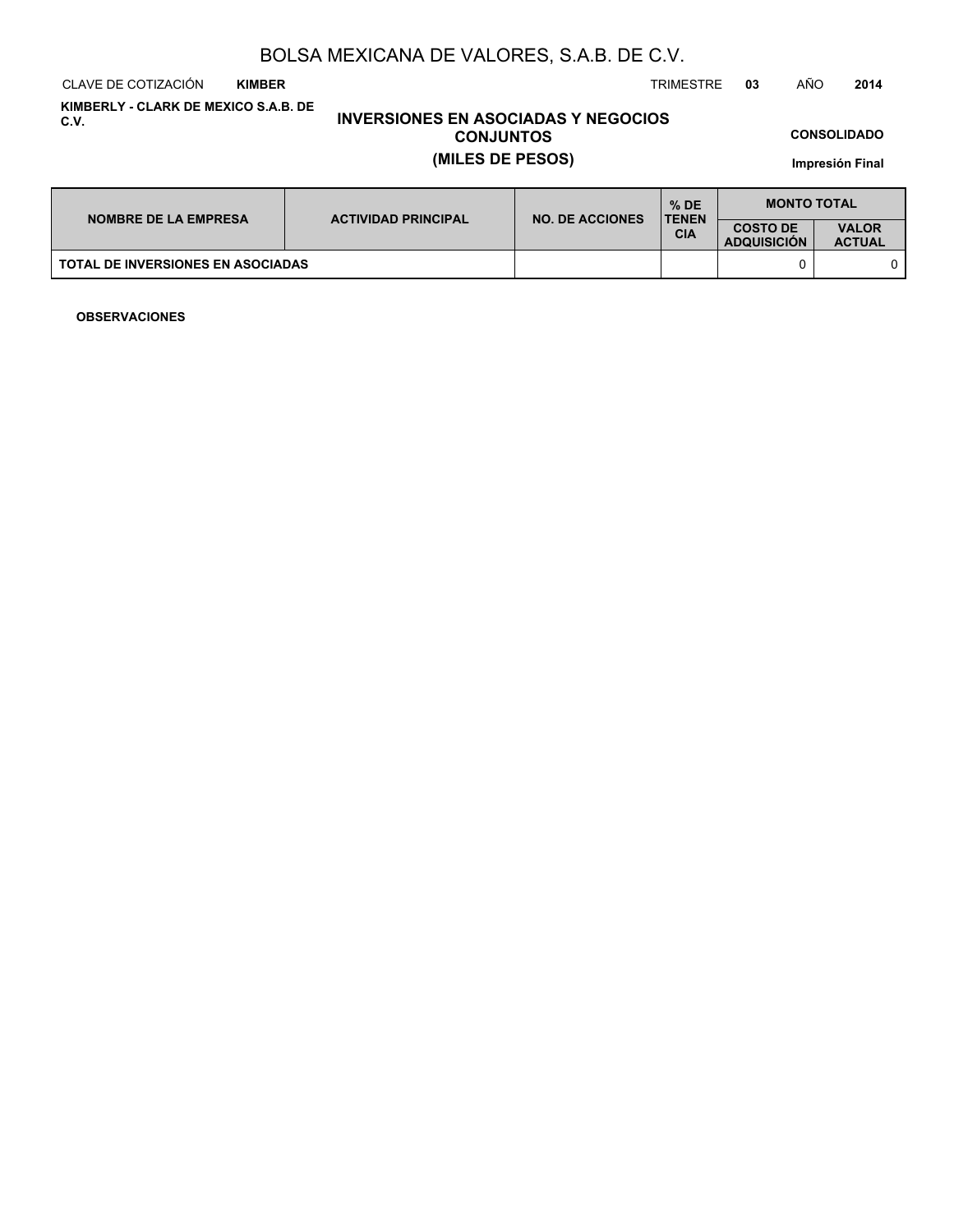#### TRIMESTRE **<sup>03</sup>** AÑO**<sup>2014</sup>**

**KIMBERLY - CLARK DE MEXICO S.A.B. DE C.V.**CLAVE DE COTIZACIÓN**KIMBER**

# **DESGLOSE DE CRÉDITOS**

# (MILES DE PESOS)

**CONSOLIDADO**

**Impresión Final**

|                          | <b>INSTITUCION</b><br><b>FECHA DE FIRMA</b><br><b>FECHA DE</b><br>TIPO DE CRÉDITO / INSTITUCIÓN<br><b>EXTRANJERA</b> |                 |                    |                                            | <b>VENCTOS, O AMORT, DENOMINADOS EN MONEDA NACIONAL</b> |                    |                            |                     |                     | VENCTOS. O AMORT. DENOMINADOS EN MONEDA EXTRANJERA |                   |                    |                            |                     |                     |                       |
|--------------------------|----------------------------------------------------------------------------------------------------------------------|-----------------|--------------------|--------------------------------------------|---------------------------------------------------------|--------------------|----------------------------|---------------------|---------------------|----------------------------------------------------|-------------------|--------------------|----------------------------|---------------------|---------------------|-----------------------|
|                          | (SI/NO)                                                                                                              | <b>CONTRATO</b> | <b>VENCIMIENTO</b> | TASA DE<br>INTERÉS Y/O<br><b>SOBRETASA</b> |                                                         |                    | <b>INTERVALO DE TIEMPO</b> |                     |                     |                                                    |                   |                    | <b>INTERVALO DE TIEMPO</b> |                     |                     |                       |
|                          |                                                                                                                      |                 |                    |                                            | AÑO ACTUAL                                              | <b>HASTA 1 AÑO</b> | <b>HASTA 2 AÑOS</b>        | <b>HASTA 3 AÑOS</b> | <b>HASTA 4 AÑOS</b> | HASTA 5 AÑOS O<br><b>MÁS</b>                       | <b>AÑO ACTUAL</b> | <b>HASTA 1 AÑO</b> | <b>HASTA 2 AÑOS</b>        | <b>HASTA 3 AÑOS</b> | <b>HASTA 4 AÑOS</b> | HASTA 5 AÑOS O<br>MÁS |
| <b>BANCARIOS</b>         |                                                                                                                      |                 |                    |                                            |                                                         |                    |                            |                     |                     |                                                    |                   |                    |                            |                     |                     |                       |
| <b>COMERCIO EXTERIOR</b> |                                                                                                                      |                 |                    |                                            |                                                         |                    |                            |                     |                     |                                                    |                   |                    |                            |                     |                     |                       |
| <b>CON GARANTÍA</b>      |                                                                                                                      |                 |                    |                                            |                                                         |                    |                            |                     |                     |                                                    |                   |                    |                            |                     |                     |                       |
| <b>BANCA COMERCIAL</b>   |                                                                                                                      |                 |                    |                                            |                                                         |                    |                            |                     |                     |                                                    |                   |                    |                            |                     |                     |                       |
| <b>OTROS</b>             |                                                                                                                      |                 |                    |                                            |                                                         |                    |                            |                     |                     |                                                    |                   |                    |                            |                     |                     |                       |
| <b>TOTAL BANCARIOS</b>   |                                                                                                                      |                 |                    |                                            |                                                         |                    |                            |                     |                     |                                                    |                   |                    |                            |                     |                     |                       |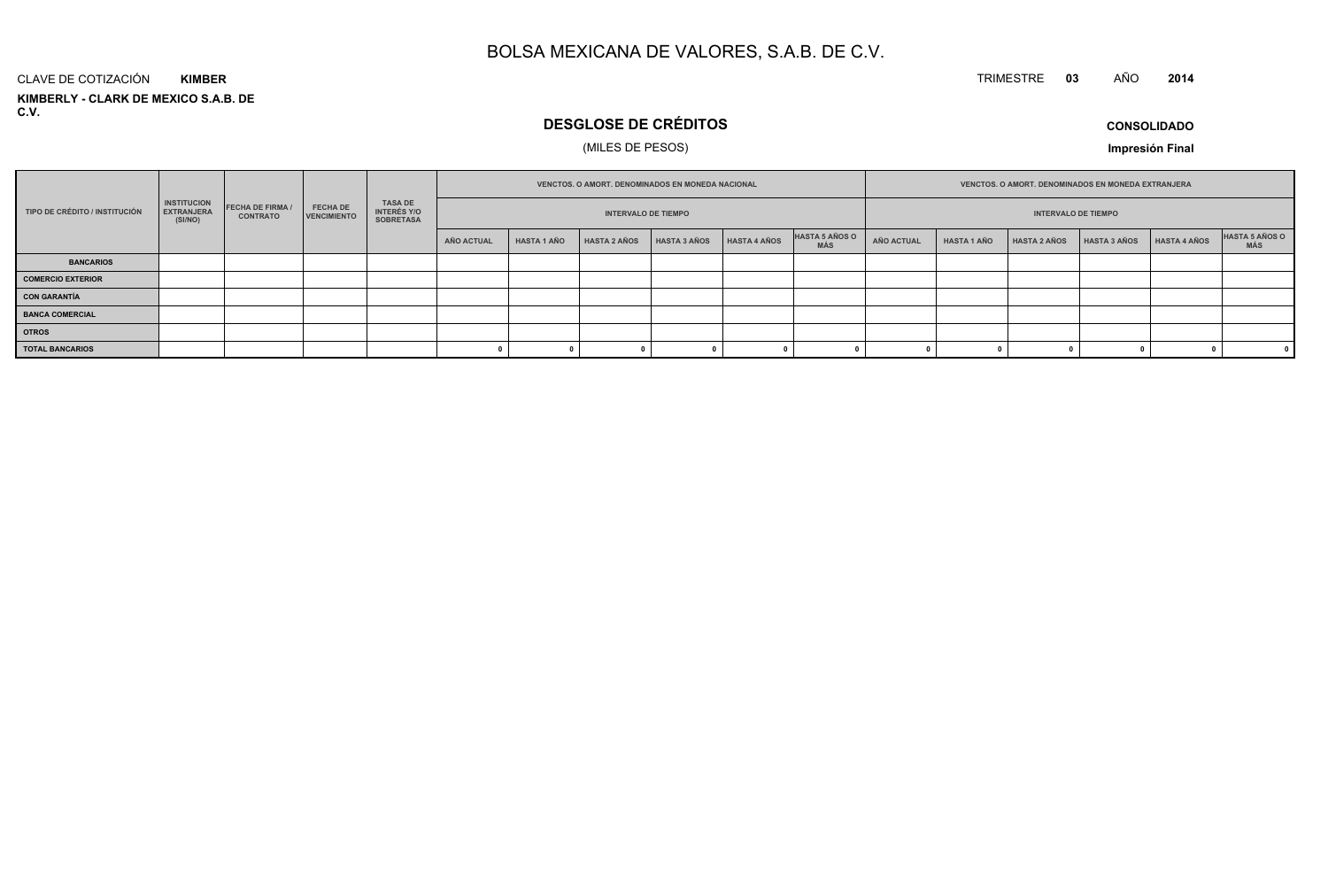#### CLAVE DE COTIZACIÓN TRIMESTRE **<sup>03</sup>** AÑO **<sup>2014</sup> KIMBER**

**KIMBERLY - CLARK DE MEXICO S.A.B. DE C.V.**

# **DESGLOSE DE CRÉDITOS**

## (MILES DE PESOS)

|                                                            |                                                    |                                            |                                       |                                                          |            |                    | <b>VENCTOS, O AMORT, DENOMINADOS EN MONEDA NACIONAL</b> |                            |                     |                              | <b>VENCTOS, O AMORT, DENOMINADOS EN MONEDA EXTRANJERA</b> |                    |                     |                            |                     |                              |
|------------------------------------------------------------|----------------------------------------------------|--------------------------------------------|---------------------------------------|----------------------------------------------------------|------------|--------------------|---------------------------------------------------------|----------------------------|---------------------|------------------------------|-----------------------------------------------------------|--------------------|---------------------|----------------------------|---------------------|------------------------------|
| TIPO DE CRÉDITO / INSTITUCIÓN                              | <b>INSTITUCION</b><br><b>EXTRANJERA</b><br>(SI/NO) | <b>FECHA DE FIRMA /</b><br><b>CONTRATO</b> | <b>FECHA DE</b><br><b>VENCIMIENTO</b> | <b>TASA DE</b><br><b>INTERÉS Y/O</b><br><b>SOBRETASA</b> |            |                    |                                                         | <b>INTERVALO DE TIEMPO</b> |                     |                              |                                                           |                    |                     | <b>INTERVALO DE TIEMPO</b> |                     |                              |
|                                                            |                                                    |                                            |                                       |                                                          | AÑO ACTUAL | <b>HASTA 1 AÑO</b> | <b>HASTA 2 AÑOS</b>                                     | <b>HASTA 3 AÑOS</b>        | <b>HASTA 4 AÑOS</b> | <b>HASTA 5 AÑOS O</b><br>MÁS | <b>AÑO ACTUAL</b>                                         | <b>HASTA 1 AÑO</b> | <b>HASTA 2 AÑOS</b> | <b>HASTA 3 AÑOS</b>        | <b>HASTA 4 AÑOS</b> | <b>HASTA 5 AÑOS C</b><br>MÁS |
| <b>BURSÁTILES</b>                                          |                                                    |                                            |                                       |                                                          |            |                    |                                                         |                            |                     |                              |                                                           |                    |                     |                            |                     |                              |
| <b>LISTADAS EN BOLSA (MÉXICO Y/O</b><br><b>EXTRANJERO)</b> |                                                    |                                            |                                       |                                                          |            |                    |                                                         |                            |                     |                              |                                                           |                    |                     |                            |                     |                              |
| <b>QUIROGRAFARIOS</b>                                      |                                                    |                                            |                                       |                                                          |            |                    |                                                         |                            |                     |                              |                                                           |                    |                     |                            |                     |                              |
| CERTIFICADOS BURSATILES                                    | <b>NO</b>                                          | 05/07/2007                                 | 26/06/2017                            | 3.2                                                      | $\Omega$   | $\Omega$           | $\Omega$                                                | 2,500,000                  | $\Omega$            | $\Omega$                     |                                                           |                    |                     |                            |                     |                              |
| <b>CERTIFICADOS BURSATILES</b>                             | <b>NO</b>                                          | 30/03/2009                                 | 22/03/2016                            | 9.98                                                     | $\Omega$   |                    | 800,000                                                 |                            |                     |                              |                                                           |                    |                     |                            |                     |                              |
| <b>CERTIFICADOS BURSATILES</b>                             | NO.                                                | 06/10/2009                                 | 02/10/2014                            | 4.24                                                     | 2,300,000  |                    | $\sqrt{ }$                                              |                            | $\Omega$            |                              |                                                           |                    |                     |                            |                     |                              |
| <b>CERTIFICADOS BURSATILES</b>                             | <b>NO</b>                                          | 06/10/2009                                 | 26/09/2019                            | 9.65                                                     | $\Omega$   |                    | $\Omega$                                                |                            | $\Omega$            | 400,000                      |                                                           |                    |                     |                            |                     |                              |
| CERTIFICADOS BURSATILES                                    | <b>NO</b>                                          | 11/11/2010                                 | 05/11/2015                            | 3.59                                                     | $\Omega$   | $\Omega$           | 1,500,000                                               |                            | $\Omega$            | $\Omega$                     |                                                           |                    |                     |                            |                     |                              |
| CERTIFICADOS BURSATILES                                    | <b>NO</b>                                          | 11/11/2010                                 | 29/10/2020                            | 7.17                                                     | $\Omega$   |                    |                                                         |                            | $\Omega$            | 2,500,000                    |                                                           |                    |                     |                            |                     |                              |
| <b>CERTIFICADOS BURSATILES</b>                             | NO.                                                | 30/09/2013                                 | 24/09/2018                            | 3.43                                                     | $\Omega$   |                    | $\Omega$                                                |                            | 1,500,000           | $\Omega$                     |                                                           |                    |                     |                            |                     |                              |
| CERTIFICADOS BURSATILES (1)                                | <b>NO</b>                                          | 30/09/2013                                 | 18/09/2023                            | 6.98                                                     | $\Omega$   |                    |                                                         |                            | $\Omega$            | 1,697,932                    |                                                           |                    |                     |                            |                     |                              |
| <b>CON GARANTÍA</b>                                        |                                                    |                                            |                                       |                                                          |            |                    |                                                         |                            |                     |                              |                                                           |                    |                     |                            |                     |                              |
| <b>COLOCACIONES PRIVADAS</b>                               |                                                    |                                            |                                       |                                                          |            |                    |                                                         |                            |                     |                              |                                                           |                    |                     |                            |                     |                              |
| <b>QUIROGRAFARIOS</b>                                      |                                                    |                                            |                                       |                                                          |            |                    |                                                         |                            |                     |                              |                                                           |                    |                     |                            |                     |                              |
| BONO RULE 144A                                             | SI                                                 | 08/04/2014                                 | 08/04/2024                            | 3.8                                                      |            |                    |                                                         |                            |                     |                              |                                                           |                    |                     | $\Omega$                   | $\Omega$            | 3,357,500                    |
| <b>CON GARANTÍA</b>                                        |                                                    |                                            |                                       |                                                          |            |                    |                                                         |                            |                     |                              |                                                           |                    |                     |                            |                     |                              |
| <b>TOTAL BURSÁTILES</b>                                    |                                                    |                                            |                                       |                                                          | 2,300,000  | $\mathbf{0}$       | 2,300,000                                               | 2,500,000                  | 1,500,000           | 4,597,932                    | $\mathbf{0}$                                              |                    |                     | $\mathbf{r}$               |                     | 3,357,500                    |

**Impresión Final**

**CONSOLIDADO**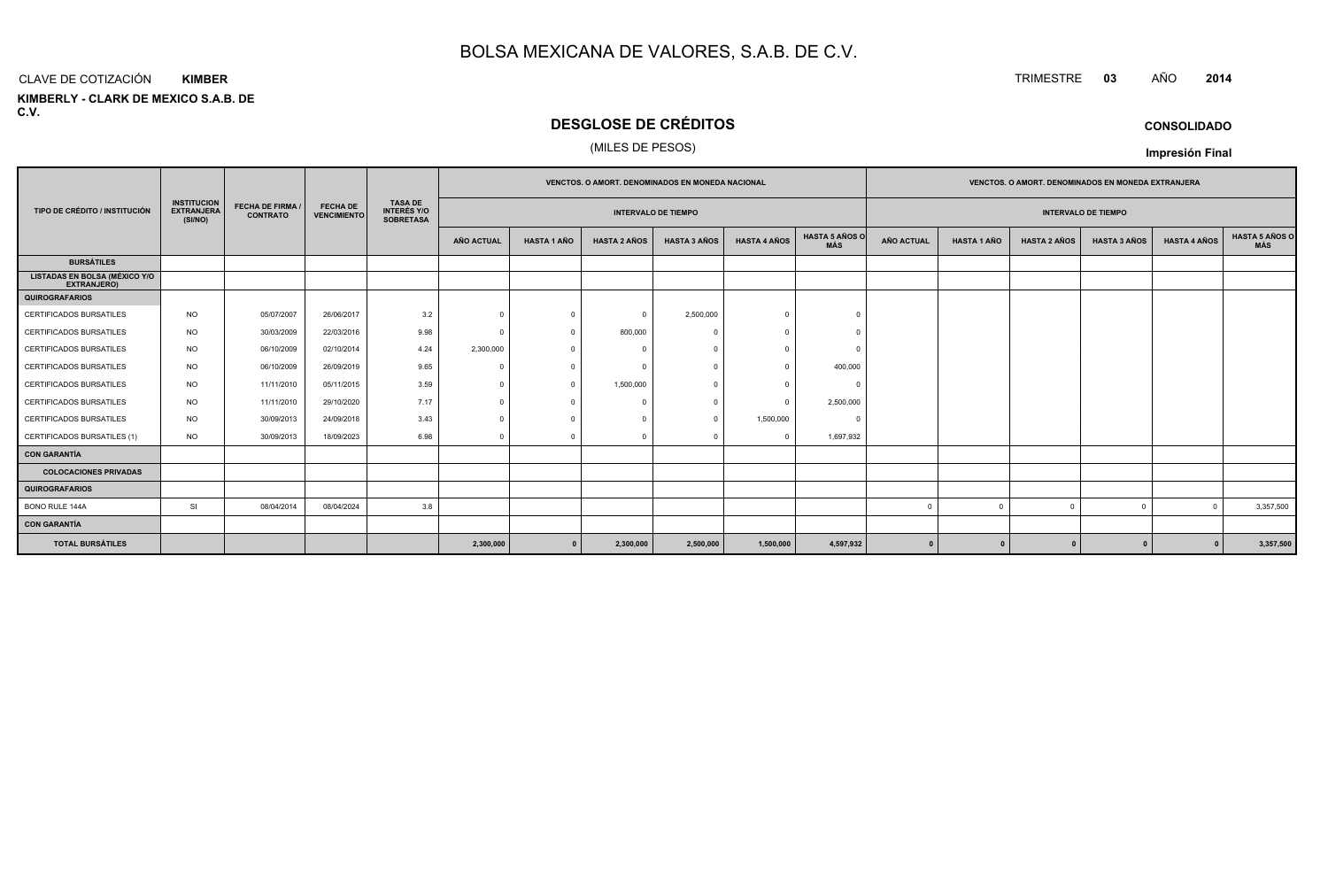#### CLAVE DE COTIZACIÓN**KIMBER**

 **KIMBERLY - CLARK DE MEXICO S.A.B. DEC.V.**

# **DESGLOSE DE CRÉDITOS**

### (MILES DE PESOS)

|                                                                                       |                                                    |                                     |                                       |                |                    |                            | VENCTOS. O AMORT. DENOMINADOS EN MONEDA NACIONAL |                     |                                     | VENCTOS. O AMORT. DENOMINADOS EN MONEDA EXTRANJERA |                    |                            |                     |                     |                              |  |
|---------------------------------------------------------------------------------------|----------------------------------------------------|-------------------------------------|---------------------------------------|----------------|--------------------|----------------------------|--------------------------------------------------|---------------------|-------------------------------------|----------------------------------------------------|--------------------|----------------------------|---------------------|---------------------|------------------------------|--|
| TIPO DE CRÉDITO / INSTITUCIÓN                                                         | <b>INSTITUCION</b><br><b>EXTRANJERA</b><br>(SI/NO) | <b>FECHA</b><br><b>CONCERTACIÓN</b> | <b>FECHA DE</b><br><b>VENCIMIENTO</b> |                |                    | <b>INTERVALO DE TIEMPO</b> |                                                  |                     |                                     |                                                    |                    | <b>INTERVALO DE TIEMPO</b> |                     |                     |                              |  |
|                                                                                       |                                                    |                                     |                                       | AÑO ACTUAL     | <b>HASTA 1 AÑO</b> | <b>HASTA 2 AÑOS</b>        | <b>HASTA 3 AÑOS</b>                              | <b>HASTA 4 AÑOS</b> | <b>HASTA 5 AÑOS O</b><br><b>MÁS</b> | <b>AÑO ACTUAL</b>                                  | <b>HASTA 1 AÑO</b> | <b>HASTA 2 AÑOS</b>        | <b>HASTA 3 AÑOS</b> | <b>HASTA 4 AÑOS</b> | HASTA 5 AÑOS O<br><b>MÁS</b> |  |
| OTROS PASIVOS CIRCULANTES Y NO<br><b>CIRCULANTES CON COSTO</b>                        |                                                    |                                     |                                       |                |                    |                            |                                                  |                     |                                     |                                                    |                    |                            |                     |                     |                              |  |
| <b>TOTAL OTROS PASIVOS</b><br><b>CIRCULANTES Y NO CIRCULANTES</b><br><b>CON COSTO</b> |                                                    |                                     |                                       | $\Omega$       | $\Omega$           | $\Omega$                   | $\Omega$                                         | $\Omega$            | $\Omega$                            |                                                    | $\Omega$           | $\Omega$                   | $^{\circ}$          | $\Omega$            |                              |  |
|                                                                                       |                                                    |                                     |                                       |                |                    |                            |                                                  |                     |                                     |                                                    |                    |                            |                     |                     |                              |  |
| <b>PROVEEDORES</b>                                                                    |                                                    |                                     |                                       |                |                    |                            |                                                  |                     |                                     |                                                    |                    |                            |                     |                     |                              |  |
| <b>VARIOS</b>                                                                         | <b>NO</b>                                          | 30/09/2014                          |                                       | $\Omega$       | 1,447,440          |                            |                                                  |                     |                                     |                                                    |                    |                            |                     |                     |                              |  |
| VARIOS                                                                                | <b>NO</b>                                          | 30/09/2014                          |                                       |                |                    |                            |                                                  |                     |                                     | $\Omega$                                           | 2,005,166          |                            |                     |                     |                              |  |
| <b>TOTAL PROVEEDORES</b>                                                              |                                                    |                                     |                                       | $\overline{0}$ | 1,447,440          |                            |                                                  |                     |                                     | $\Omega$                                           | 2,005,166          |                            |                     |                     |                              |  |
|                                                                                       |                                                    |                                     |                                       |                |                    |                            |                                                  |                     |                                     |                                                    |                    |                            |                     |                     |                              |  |
| <b>OTROS PASIVOS CIRCULANTES Y NO</b><br><b>CIRCULANTES</b>                           |                                                    |                                     |                                       |                |                    |                            |                                                  |                     |                                     |                                                    |                    |                            |                     |                     |                              |  |
| VARIOS                                                                                | <b>NO</b>                                          |                                     |                                       | $\overline{0}$ | 3,670,158          | $\mathbf 0$                | $\Omega$                                         | $\Omega$            | $\Omega$                            |                                                    |                    |                            |                     |                     |                              |  |
| BANAMEX S.A. (2)                                                                      | <b>NO</b>                                          |                                     |                                       | $\Omega$       | $\Omega$           | $\overline{0}$             | 144,683                                          | $\Omega$            | $\Omega$                            |                                                    |                    |                            |                     |                     |                              |  |
| BOFA MERRILL LYNCH (2)                                                                | SI                                                 |                                     |                                       | $\Omega$       | $\Omega$           | $\mathbf 0$                | $\Omega$                                         | $\overline{0}$      | 22,330                              |                                                    |                    |                            |                     |                     |                              |  |
| VARIOS                                                                                | <b>NO</b>                                          |                                     |                                       | $\Omega$       | $\Omega$           | $\mathbf 0$                | $\Omega$                                         | 48,730              | 79,183                              |                                                    |                    |                            |                     |                     |                              |  |
| VARIOS                                                                                | <b>NO</b>                                          |                                     |                                       |                |                    |                            |                                                  |                     |                                     | $\Omega$                                           | 80,996             | $^{\circ}$                 | $\overline{0}$      | $\overline{0}$      | $\overline{\mathbf{0}}$      |  |
| <b>TOTAL OTROS PASIVOS</b><br><b>CIRCULANTES Y NO CIRCULANTES</b>                     |                                                    |                                     |                                       | $\mathbf 0$    | 3,670,158          | $\mathbf 0$                | 144,683                                          | 48,730              | 101,513                             | $\Omega$                                           | 80,996             | $\Omega$                   | $\overline{0}$      | $\Omega$            | $\Omega$                     |  |
|                                                                                       |                                                    |                                     |                                       |                |                    |                            |                                                  |                     |                                     |                                                    |                    |                            |                     |                     |                              |  |
| <b>TOTAL GENERAL</b>                                                                  |                                                    |                                     |                                       | 2,300,000      | 5,117,598          | 2,300,000                  | 2,644,683                                        | 1,548,730           | 4,699,445                           | $\mathbf 0$                                        | 2,086,162          | 0                          | $\mathbf{0}$        | $\mathbf{0}$        | 3,357,500                    |  |

#### **OBSERVACIONES**

(1) SE INCLUYEN \$52,068 DE GASTOS POR EMISIÓN DE DEUDA DISMINUIDOS DELCERTIFICADO BURSÁTIL CON VENCIMIENTO AL 18/09/2023.

(2) INSTRUMENTOS FINANCIEROS DERIVADOS.

TRIMESTRE **<sup>03</sup>** AÑO **<sup>2014</sup>**

**CONSOLIDADO**

**Impresión Final**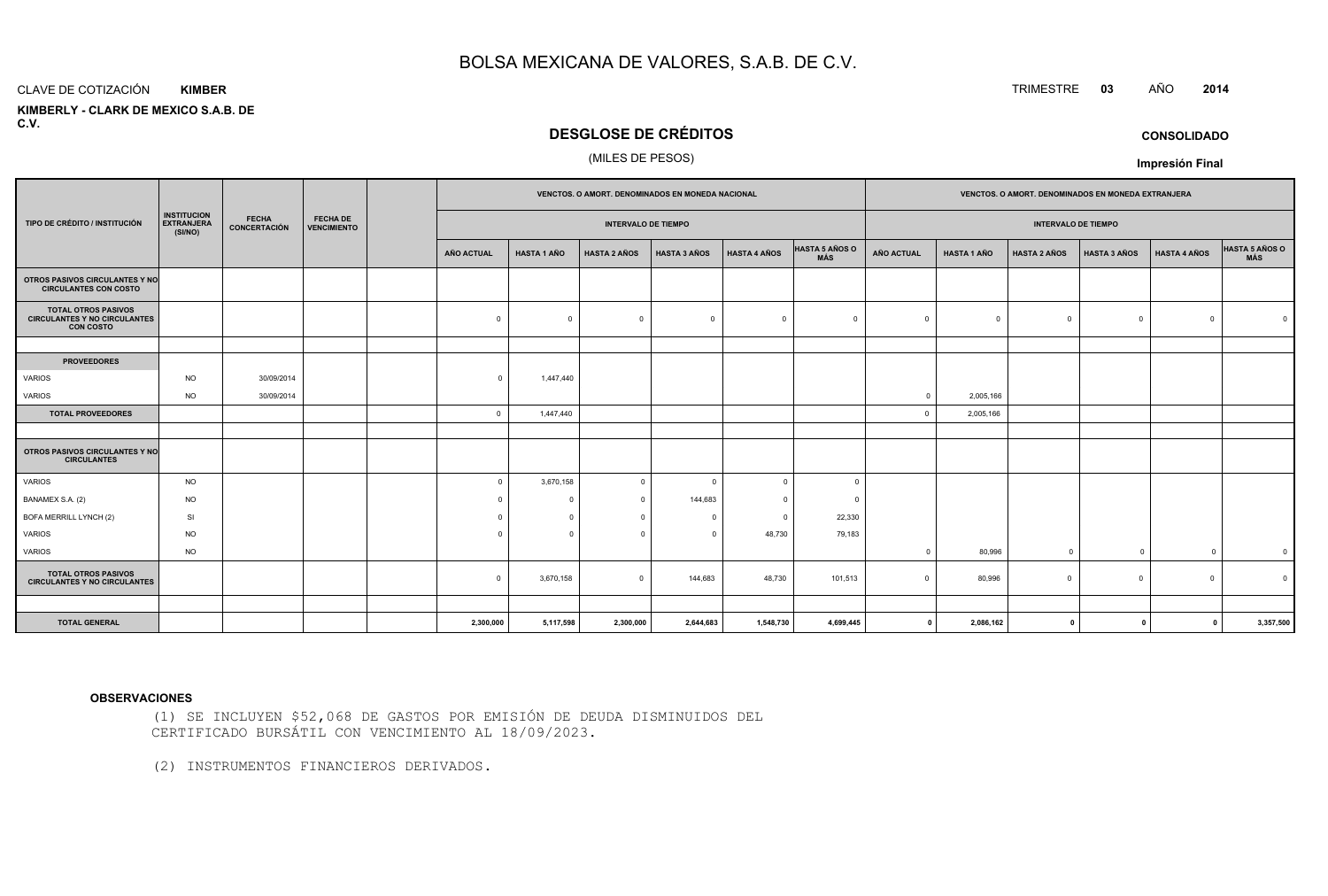#### CLAVE DE COTIZACIÓN: **KIMBER KIMBERLY - CLARK DE MEXICO S.A.B. DE C.V.**

#### **POSICIÓN MONETARIA EN MONEDA EXTRANJERA**

#### **CONSOLIDADO**

TRIMESTRE: **03** AÑO: **2014**

### **(MILES DE PESOS)**

#### **Impresión Final**

| POSICIÓN EN MONEDA EXTRANJERA | <b>DÓLARES</b>   |                       | <b>OTRAS MONEDAS</b> |                       | <b>TOTAL MILES DE</b> |  |
|-------------------------------|------------------|-----------------------|----------------------|-----------------------|-----------------------|--|
| (MILES DE PESOS)              | MILES DE DÓLARES | <b>MILES DE PESOS</b> | MILES DE DÓLARES     | <b>MILES DE PESOS</b> | <b>PESOS</b>          |  |
| <b>ACTIVO MONETARIO</b>       | 91,240           | 1,225,353             | $\mathbf 0$          | 0                     | 1,225,353             |  |
| <b>CIRCULANTE</b>             | 91,240           | 1,225,353             | 0                    | 0                     | 1,225,353             |  |
| NO CIRCULANTE                 | 0                | 0                     | 0                    | 0                     | 0                     |  |
| <b>PASIVO</b>                 | 405,336          | 5,443,662             | 0                    | 0                     | 5,443,662             |  |
| <b>CIRCULANTE</b>             | 155,336          | 2,086,162             | 0                    | 0                     | 2,086,162             |  |
| NO CIRCULANTE                 | 250,000          | 3,357,500             | 0                    | 0                     | 3,357,500             |  |
| <b>SALDO NETO</b>             | $-314,096$       | -4,218,309            | 0                    | 0                     | $-4,218,309$          |  |

#### **OBSERVACIONES**

- EL TIPO DE CAMBIO UTILIZADO PARA VALUAR ESTAS PARTIDAS FUE DE \$13.43 PESOS POR UN DÓLAR ESTADOUNIDENSE.

- PARA CUBRIR LA TOTALIDAD DE LOS 250 MILLONES DE DÓLARES A LARGO PLAZO SE TIENE CONTRATADO UN DERIVADO DENOMINADO CROSS CURRENCY SWAP. POR LO QUE LA EXPOSICIÓN REAL EN MONEDA EXTRANJERA ES 59,557 MILES DE DÓLARES.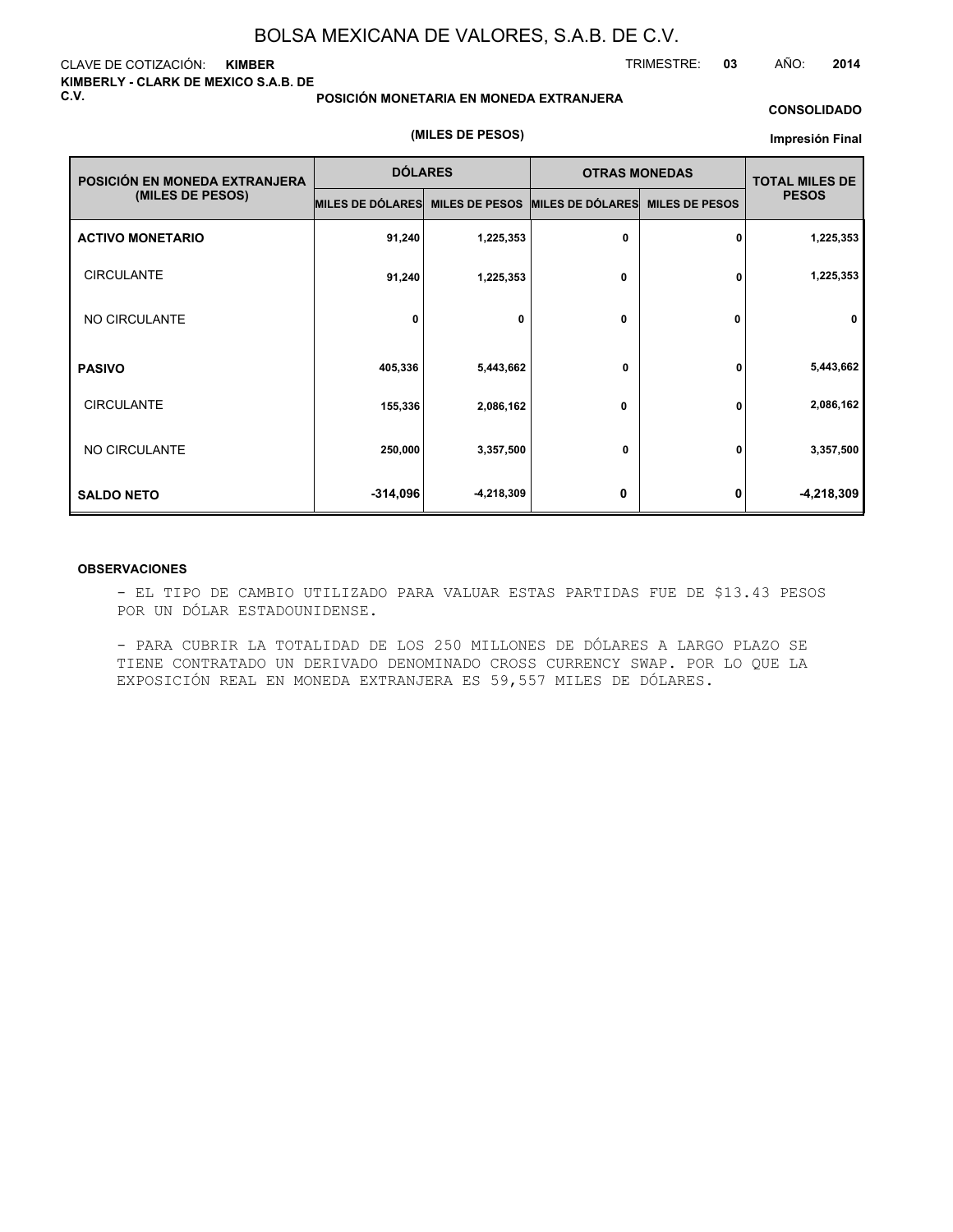CLAVE DE COTIZACIÓN: TRIMESTRE: **03** AÑO: **2014**

**INSTRUMENTOS DE DEUDA C.V.** PAGINA 1 / 2 **KIMBERLY - CLARK DE MEXICO S.A.B. DE**

**CONSOLIDADO**

**Impresión Final**

## **LIMITACIONES FINANCIERAS SEGÚN CONTRATO, ESCRITURAS DE LA EMISION**

LAS OBLIGACIONES DE LOS CERTIFICADOS BURSÁTILES, SON DE HACER Y NO HACER; QUE **Y/O TITULO**NO INCLUYEN RESTRICCIONES FINANCIERAS.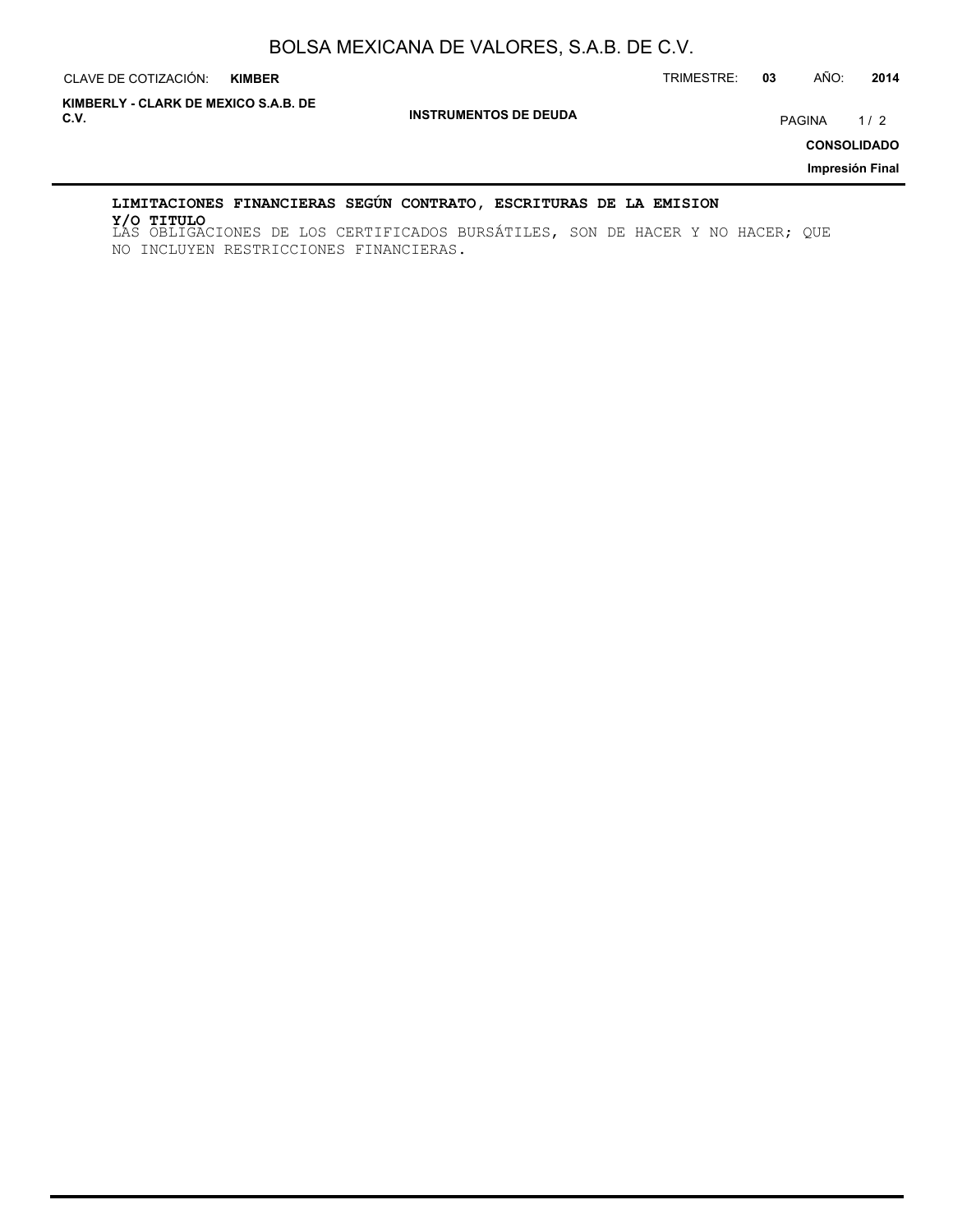| CLAVE DE COTIZACIÓN:                         | <b>KIMBER</b> |                              | TRIMESTRE: | 03     | AÑO: | 2014                                         |
|----------------------------------------------|---------------|------------------------------|------------|--------|------|----------------------------------------------|
| KIMBERLY - CLARK DE MEXICO S.A.B. DE<br>C.V. |               | <b>INSTRUMENTOS DE DEUDA</b> |            | PAGINA |      | 2/2<br><b>CONSOLIDADO</b><br>Impresión Final |
|                                              |               |                              |            |        |      |                                              |

**SITUACIÓN ACTUAL DE LAS LIMITACIONES FINANCIERAS**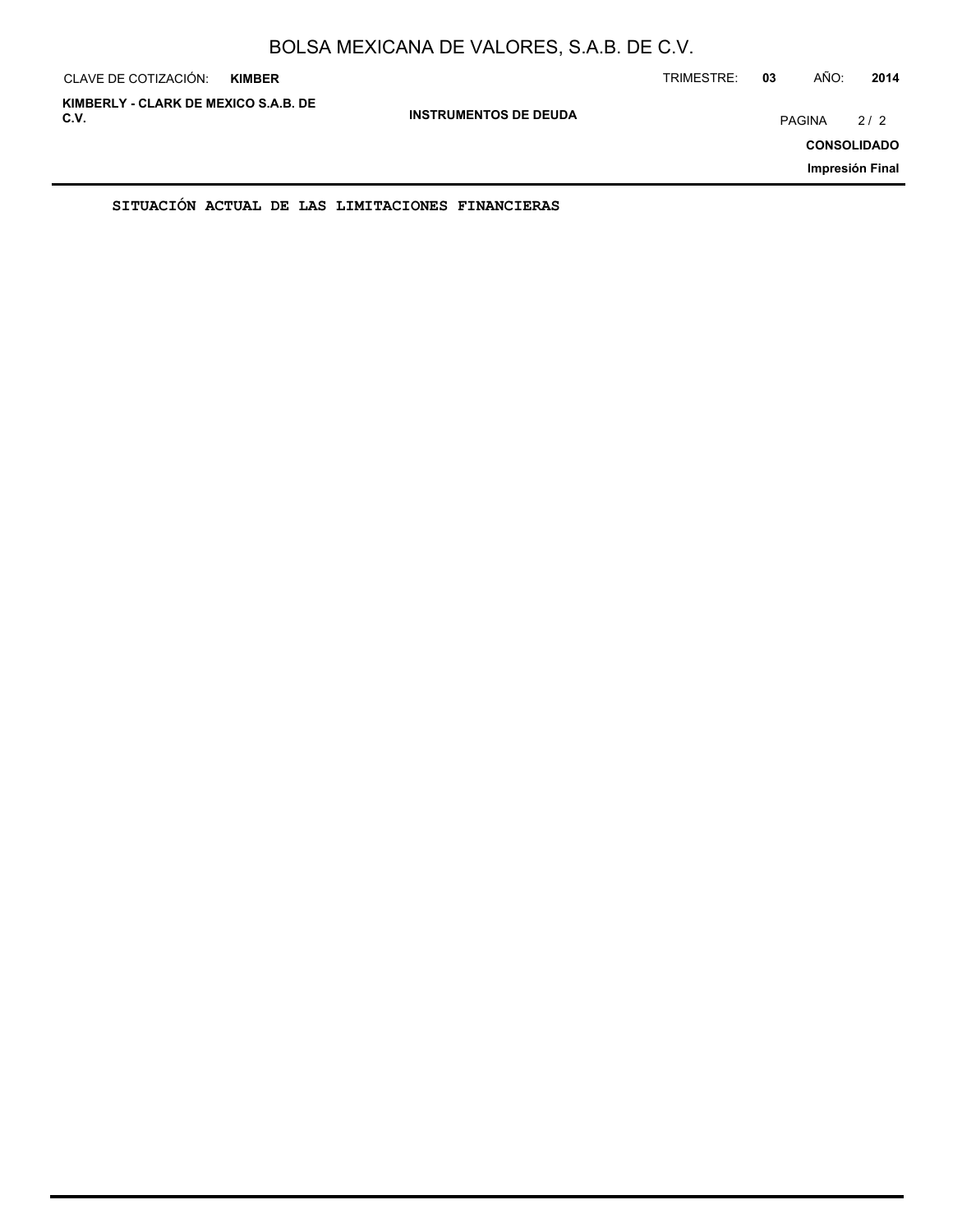CLAVE DE COTIZACIÓN TRIMESTRE **03** AÑO **2014 KIMBER**

**KIMBERLY - CLARK DE MEXICO S.A.B. DE C.V.**

# **DISTRIBUCIÓN DE INGRESOS POR PRODUCTO**

**INGRESOS TOTALES (MILES DE PESOS)**

**CONSOLIDADO**

**Impresión Final**

| <b>PRINCIPALES PRODUCTOS O LINEA</b>      | <b>VENTAS</b>  |                | $%$ DE<br><b>PARTICIPACION EN</b> |               | <b>PRINCIPALES</b> |
|-------------------------------------------|----------------|----------------|-----------------------------------|---------------|--------------------|
| <b>DE PRODUCTOS</b>                       | <b>VOLUMEN</b> | <b>IMPORTE</b> | <b>EL MERCADO</b>                 | <b>MARCAS</b> | <b>CLIENTES</b>    |
| <b>INGRESOS NACIONALES</b>                |                |                |                                   |               |                    |
| PROD. AL CONSUMIDOR                       | 0              | 20,380,809     | 0.00                              |               |                    |
| INGRESOS POR EXPORTACIÓN                  |                |                |                                   |               |                    |
| <b>INFORMACION TOTAL</b>                  | 0              | 1,087,780      | 0.00                              |               |                    |
| INGRESOS DE SUBSIDIARIAS EN EL EXTRANJERO |                |                |                                   |               |                    |
| <b>INFORMACION TOTAL</b>                  | 0              | $\Omega$       | 0.00                              |               |                    |
| <b>TOTAL</b>                              | 0              | 21,468,589     |                                   |               |                    |

**OBSERVACIONES**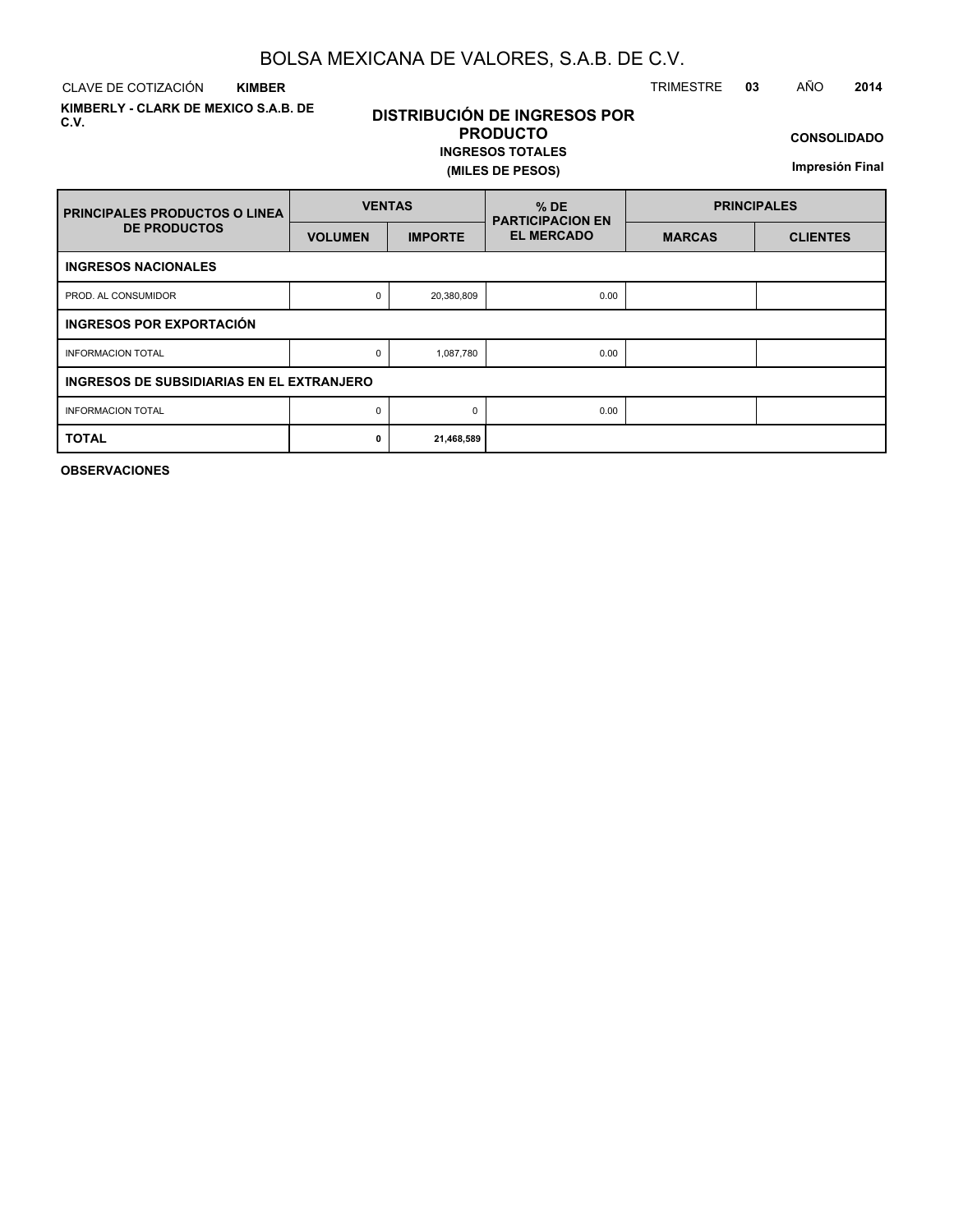**KIMBERLY - CLARK DE MEXICO S.A.B. DE C.V.**CLAVE DE COTIZACIÓN**KIMBER**

# **INTEGRACIÓN DEL CAPITAL SOCIALPAGADO**

#### **CARACTERISTICAS DE LAS ACCIONES**

**CONSOLIDADO**

**<sup>03</sup>** AÑO

**Impresión Final**

| <b>SERIES</b> | <b>VALOR NOMINAL(\$)</b> | <b>CUPÓN</b>   |                     | <b>NUMERO DE ACCIONES</b> |                  |                          | <b>CAPITAL SOCIAL</b> |                 |
|---------------|--------------------------|----------------|---------------------|---------------------------|------------------|--------------------------|-----------------------|-----------------|
|               |                          | <b>VIGENTE</b> | <b>PORCIÓN FIJA</b> | <b>PORCIÓN VARIABLE</b>   | <b>MEXICANOS</b> | <b>LIBRE SUSCRIPCIÓN</b> | <b>FIJO</b>           | <b>VARIABLE</b> |
| I٨            | 0.00000                  | 43             | 1,615,474,431       |                           | 1,615,474,431    |                          | 4,400                 | $\mathbf 0$     |
| lв            | 0.00000                  | 43             | 1,490,154,212       |                           |                  | 1,490,154,212            | 4,072                 | $\mathbf 0$     |
| <b>TOTAL</b>  |                          |                | 3,105,628,643       |                           | 1,615,474,431    | 1,490,154,212            | 8,472                 | 0 I             |

**TOTAL DE ACCIONES QUE REPRESENTAN EL CAPITAL SOCIAL PAGADO A LAFECHA DE ENVIO DE LA INFORMACIÓN:** $3,105,628,643$ 

TRIMESTRE

**OBSERVACIONES**

**<sup>2014</sup>**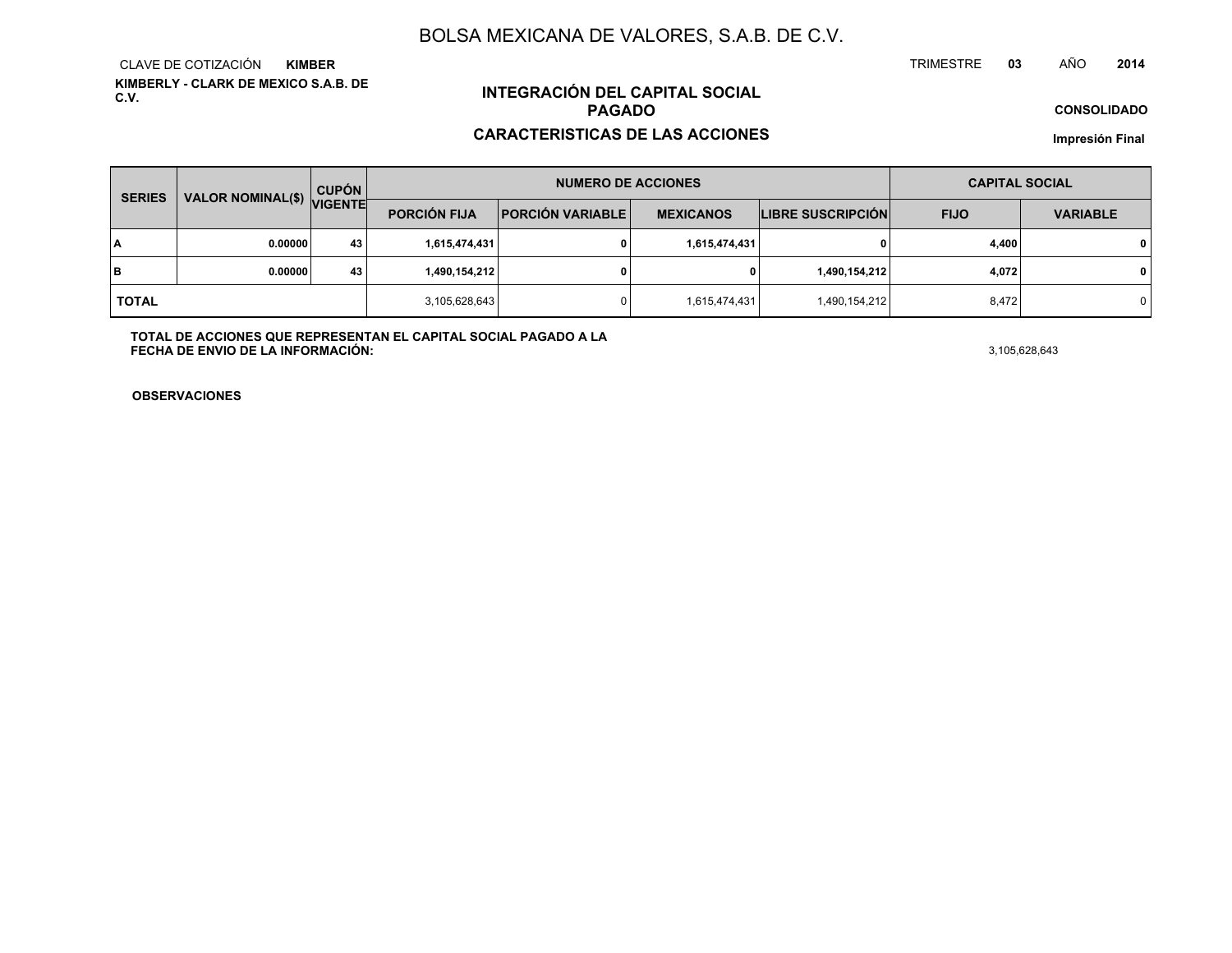**KIMBERLY - CLARK DE MEXICO S.A.B. DE C.V.** PAGINA **/ 3**

**INSTRUMENTOS FINANCIEROS DERIVADOS**

TRIMESTRE: **03** AÑO: **2014**

 $1/3$ 

**CONSOLIDADO**

**Impresión Final**

INFORMACIÓN CUALITATIVA =======================

KIMBER MANTIENE LA POLÍTICA DE QUE EL USO DE DERIVADOS OBEDEZCA EXCLUSIVAMENTE A FINES DE COBERTURA. LA ENTIDAD CUENTA CON PROCEDIMIENTOS INTERNOS Y CONTROLES QUE VERIFICAN QUE DICHOS INSTRUMENTOS FINANCIEROS CUMPLAN CON ESE FIN.

EL PROCEDIMIENTO QUE SIGUE LA ENTIDAD PARA LA CONTRATACIÓN DE UN INSTRUMENTO FINANCIERO DERIVADO ES EL SIGUIENTE:

EL TESORERO REALIZA UN ANÁLISIS DE LOS RIESGOS (VALOR EN RIESGO), LIQUIDEZ Y ALTERNATIVAS DE COBERTURA QUE EXISTEN EN EL MERCADO Y QUE HAN SIDO EXPUESTOS POR LAS DISTINTAS INSTITUCIONES FINANCIERAS CON LAS QUE LA ENTIDAD TRABAJA. EL TESORERO LE PRESENTA DICHO ESTUDIO Y SU RECOMENDACIÓN AL DIRECTOR DE FINANZAS EL CUAL ANALIZA Y POSTERIORMENTE SOMETE A CONSIDERACIÓN DEL DIRECTOR GENERAL UNA RECOMENDACIÓN. FINALMENTE, TAL RECOMENDACIÓN ES PRESENTADA AL PRESIDENTE DEL CONSEJO QUIEN DA LA APROBACIÓN O NEGATIVA SOBRE LA CONTRATACIÓN DEL INSTRUMENTO FINANCIERO DERIVADO EN CUESTIÓN.

CUANDO UN DERIVADO HA SIDO CONTRATADO, EL ESQUEMA DE COBERTURA A QUE SE REFIERE, SE PRESENTA AL COMITÉ DE AUDITORÍA INTEGRADO POR CONSEJEROS INDEPENDIENTES Y FINALMENTE SE EXPONE AL CONSEJO DE ADMINISTRACIÓN EN LA SESIÓN INMEDIATA SIGUIENTE, CON EL FIN DE MANTENER DEBIDAMENTE INFORMADOS A LOS CONSEJEROS.

RIESGOS SUJETOS DE COBERTURA ============================

DURANTE EL SEGUNDO TRIMESTRE DE 2014 LA ENTIDAD REALIZÓ UNA COLOCACIÓN DE DEUDA POR 250 MILLONES DE DÓLARES ESTADOUNIDENSES A UNA TASA FIJA DE 3.8% ANUAL.

DEL 100% DE LA DEUDA DE KIMBER ALREDEDOR DEL 80% ESTÁ DENOMINADA EN PESOS BAJO LA MODALIDAD DE CERTIFICADOS BURSÁTILES DE LARGO PLAZO CON TASAS FIJAS Y VARIABLES. LA ADMINISTRACIÓN SE HA PREOCUPADO POR REDUCIR LA EXPOSICIÓN EN VARIACIONES DE TASAS DE INTERÉS SOBRE DICHOS CERTIFICADOS BURSÁTILES BUSCANDO UN EQUILIBRIO ENTRE TASAS. CUANDO EN EL MERCADO MEXICANO SE HAN GENERADO OPORTUNIDADES PARA MANTENER DICHO BALANCE, LA ENTIDAD HA RECURRIDO A INSTRUMENTOS FINANCIEROS DERIVADOS PARA LOGRAR DICHO FIN.

LA ENTIDAD NO TIENE RESTRICCIONES SOBRE LOS MERCADOS DE NEGOCIACIÓN DONDE SE LLEVEN A CABO DICHOS INSTRUMENTOS FINANCIEROS DERIVADOS, ESTOS ESTARÁN EN FUNCIÓN DE LAS CARACTERÍSTICAS DEL DERIVADO.

KIMBER NO MANTIENE UNA POLÍTICA SOBRE LLAMADAS DE MARGEN NI COLATERALES, ESTAS SE DECIDEN DEPENDIENDO DEL INSTRUMENTO FINANCIERO DERIVADO QUE SE TRATE EN CUESTIÓN.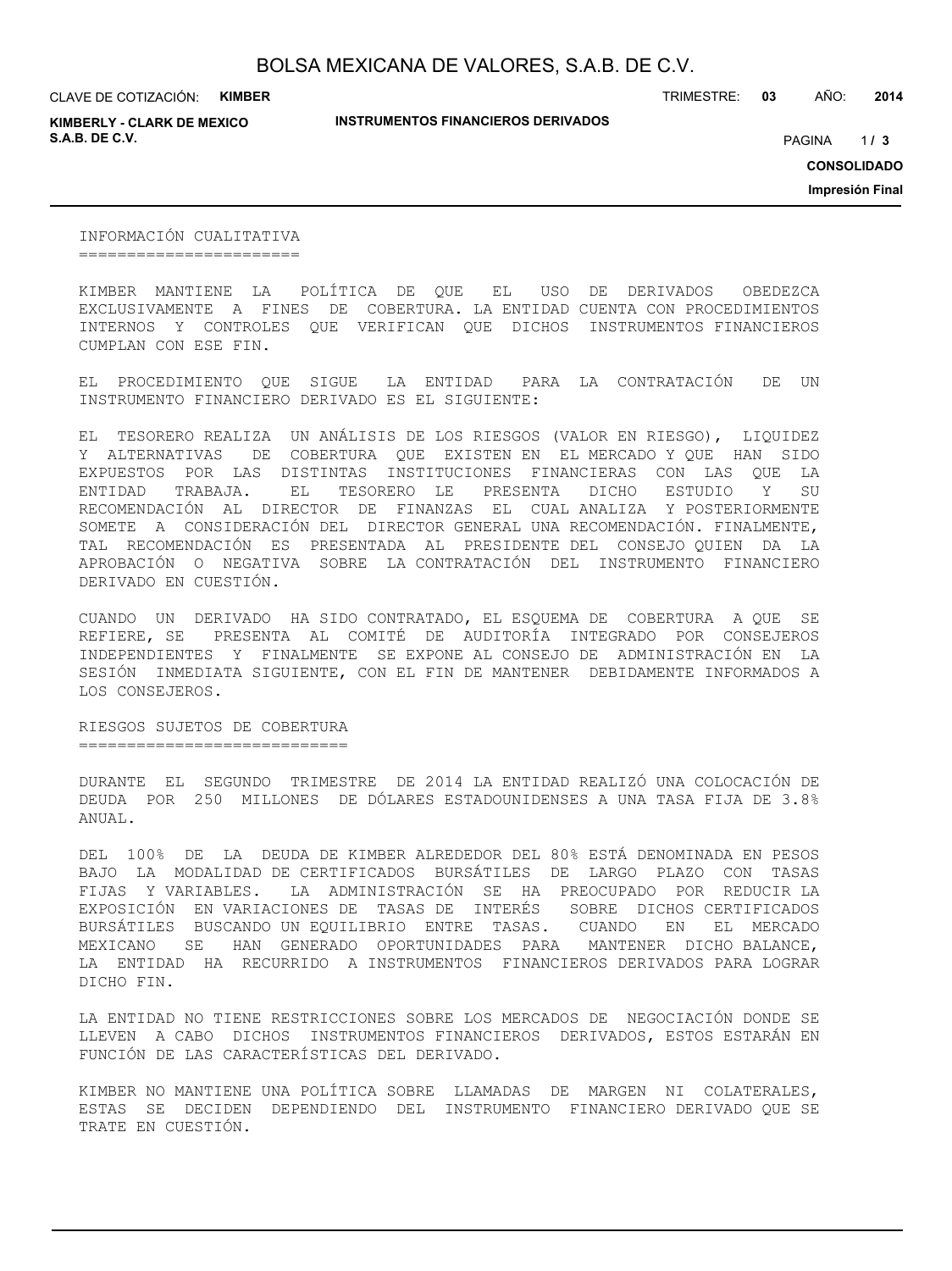|  | BOLSA MEXICANA DE VALORES, S.A.B. DE C.V. |  |
|--|-------------------------------------------|--|
|--|-------------------------------------------|--|

**INSTRUMENTOS FINANCIEROS DERIVADOS**

TRIMESTRE: **03** AÑO: **2014**

**KIMBERLY - CLARK DE MEXICO S.A.B. DE C.V.** PAGINA **/ 3**

 $213$ 

**CONSOLIDADO**

**Impresión Final**

LOS PROCEDIMIENTOS INTERNOS SON AUDITADOS POR EL AUDITOR INTERNO Y LAS CIFRAS REFLEJADAS EN LOS ESTADOS FINANCIEROS PRODUCTO DE LAS OPERACIONES CON INSTRUMENTOS FINANCIEROS DERIVADOS SON AUDITADAS POR EL DESPACHO DE AUDITORÍA EXTERNO CON EL QUE CUENTA LA ENTIDAD.

CROSS CURRENCY SWAPS ====================

CON LA FINALIDAD DE CUBRIR LA EXPOSICIÓN AL RIESGO DE TIPO DE CAMBIO Y DE TASA DE INTERÉS DE LA DEUDA CONTRATADA EN DÓLARES ESTADOUNIDENSES LA ENTIDAD CONTRATÓ INSTRUMENTOS FINANCIEROS DERIVADOS CROSS CURRENCY SWAPS LOS CUALES CONVIERTEN EL MONTO DE LA DEUDA POR 250 MILLONES DE DÓLARES ESTADOUNIDENSES A UN MONTO DE DEUDA DE \$3,306.3 MILLONES DE PESOS, AL MISMO TIEMPO CONVIERTE LA TASA DE INTERÉS FIJA EN DÓLARES DE 3.8% A 6.85% EN PESOS.

DEBIDO A QUE TANTO EL IMPORTE DEL VENCIMIENTO DE CAPITAL COMO LOS PAGOS DE INTERÉS SON IGUALES A LAS DEL CRÉDITO CONTRATADO, SE DESIGNÓ A ESTOS CONTRATOS COMO INSTRUMENTOS DE COBERTURA DE FLUJOS DE EFECTIVO.

SWAP DE TASAS DE INTERÉS POR CRÉDITOS EN MONEDA NACIONAL ========================================================

AL 30 DE SEPTIEMBRE DE 2014, KIMBER TIENE FINANCIAMIENTOS EN CERTIFICADOS BURSÁTILES POR \$13,250 MILLONES DE PESOS. DE DICHO TOTAL, \$7,800 ESTÁN CONTRATADOS A TASA VARIABLE.

CON LA FINALIDAD DE REDUCIR EL RIESGO EN LAS VARIACIONES EN TASAS DE INTERÉS EL 9 DE JULIO DE 2007 SE REALIZÓ CON EL BANCO NACIONAL DE MÉXICO, S.A. UN CONTRATO DE INTERCAMBIO DE TASAS DE INTERÉS POR UN MONTO DE \$1,500 MILLONES DE PESOS PARA CONVERTIR EL PERFIL DE PAGO DE INTERÉS VARIABLE A TASA FIJA DE 8.01% ANUAL Y CON VENCIMIENTOS MENSUALES. LA FECHA DE VENCIMIENTO DE ESTE CONTRATO ES EL 26 DE JUNIO DE 2017. ESTOS 1,500 MILLONES FORMAN PARTE DE UNA EMISIÓN DE CERTIFICADOS BURSÁTILES POR 2,500 MILLONES EMITIDOS EN 2007, LOS CUALES PAGAN INTERESES A TIIE – 10 PUNTOS BASE.

DEBIDO A QUE TANTO EL IMPORTE COMO LOS VENCIMIENTOS DEL CAPITAL Y LOS PAGOS DE INTERÉS SON IGUALES A LA PORCIÓN DEL CRÉDITO, SE DESIGNÓ A ESTE CONTRATO COMO INSTRUMENTO DE COBERTURA DE FLUJOS DE EFECTIVO.

KIMBER HA MANTENIDO LA POLÍTICA DE USAR A LA MISMA INSTITUCIÓN FINANCIERA CON LA QUE SE CONTRATA EL INSTRUMENTO FINANCIERO DERIVADO COMO AGENTE DE CÁLCULO O VALUADOR, EN ESE SENTIDO LA ENTIDAD RECIBE INFORMACIÓN MENSUAL SOBRE EL VALOR RAZONABLE DE DICHO INSTRUMENTO.

INFORMACIÓN DE RIESGOS EN EL USO DE DERIVADOS E INFORMACIÓN CUANTITATIVA ========================================================================

LA ENTIDAD CUENTA CON RECURSOS PROPIOS Y LÍNEAS DE CRÉDITO NO COMPROMETIDAS CON DIVERSAS INSTITUCIONES FINANCIERAS LAS CUALES PUDIERA ACCESAR PARA ATENDER CUALQUIER NECESIDAD DE FONDOS POR EL USO DE DERIVADOS. AL 30 DE SEPTIEMBRE DE 2014, LA POSICIÓN DE EFECTIVO ES DE \$8,223 MILLONES DE PESOS.

A LA FECHA DE ESTE REPORTE NO SE HA IDENTIFICADO NINGÚN RIESGO O CONTINGENCIA FUTURA EN LA POSICIÓN DE LOS INSTRUMENTOS FINANCIEROS DERIVADOS, DE LA MISMA MANERA NO EXISTE NINGUNA EVENTUALIDAD O CAMBIO EN EL VALOR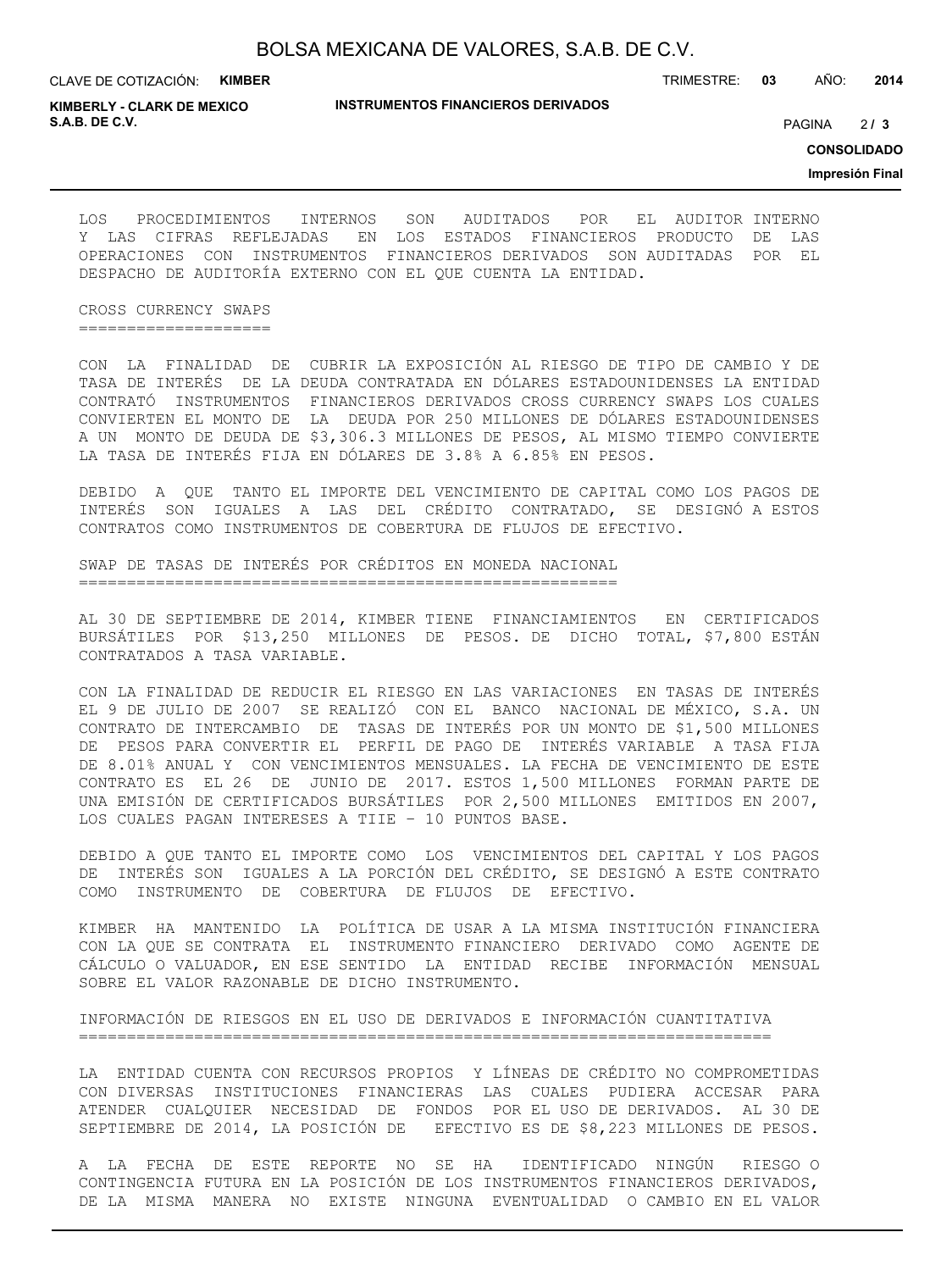TRIMESTRE: **03** AÑO: **2014**

**KIMBERLY - CLARK DE MEXICO S.A.B. DE C.V.** PAGINA **/ 3**

#### **INSTRUMENTOS FINANCIEROS DERIVADOS**

 $3/3$ 

**CONSOLIDADO**

**Impresión Final**

DE LOS SUBYACENTES QUE IMPLIQUE QUE EL USO DE LOS DERIVADOS ACTUALMENTE CONTRATADOS DIFIERA DE LOS ORIGINALMENTE CONTRATADOS NI QUE IMPLIQUE LA PÉRDIDA PARCIAL O TOTAL DE LAS COBERTURAS, POR LO TANTO, SE ESTIMA NO ASUMIR NUEVAS OBLIGACIONES CON RELACIÓN A ESTOS DERIVADOS.

EL VALOR RAZONABLE DE ESTOS CONTRATOS ES UN PASIVO A LARGO PLAZO POR \$167.0 MILLONES DE PESOS Y LA CONTRAPARTIDA NETA DE IMPUESTOS SE PRESENTA COMO PARTE DE OTROS RESULTADOS INTEGRALES EN EL CAPITAL CONTABLE. DURANTE 2014 SE RECONOCIÓ UN EFECTO DESFAVORABLE EN LOS RESULTADOS DEL PERIODO POR \$90.9 MILLONES DE PESOS.

DURANTE EL TRIMESTRE, NO SE VENCIÓ NINGÚN INSTRUMENTO FINANCIERO DERIVADO. DE LA MISMA MANERA, NINGUNA LLAMADA DE MARGEN FUE RECIBIDA DURANTE DICHO PERIODO.

AL 30 DE SEPTIEMBRE DE 2014, NO SE HA PRESENTADO NINGÚN INCUMPLIMIENTO CON RELACIÓN A ESTOS INSTRUMENTOS FINANCIEROS DERIVADOS.

AUN CUANDO DICHOS INSTRUMENTOS FINANCIEROS DERIVADOS NO ESTÁ NI REMOTAMENTE CERCANO A LOS LÍMITES IMPUESTOS POR LA CNBV PARA PRESENTAR LA TABLA 1, ÉSTA SE ADJUNTA EN ARAS DE ACLARAR AÚN MÁS LA INFORMACIÓN A NUESTROS INVERSIONISTAS.

(CIFRAS EN MILLONES DE PESOS)

| TIPO<br>DE<br>VALOR<br>$\Omega$     | FINES<br>DE<br>U OTROS<br>FINES | MONTO<br>NOCIONAL     | VALOR DEL ACTIVO        VALOR<br>SUBYACENTE/ RAZONABLE DE<br>DERIVADO, COBERT. /VALOR VARIABLE DE<br>NOMINAL REFERENCIA<br>TRIM.<br>TRIM. |  | TRIM. TRIM. AÑO         |  | MONTOS<br>VENC.<br>POR | COLATERAL<br>/LINEAS DE<br>CREDITO/<br>VALORES<br>DADOS EN |
|-------------------------------------|---------------------------------|-----------------------|-------------------------------------------------------------------------------------------------------------------------------------------|--|-------------------------|--|------------------------|------------------------------------------------------------|
| CONTRATO TALES                      | COMO<br>NEGOCIAC.               |                       |                                                                                                                                           |  | ACTUAL ANT. ACTUAL ANT. |  |                        | GARANTÍA                                                   |
| CROSS<br><b>CURRENCY</b><br>SWAP    | COBER-<br>TURA<br>USD           | \$250<br>MILL.<br>USD |                                                                                                                                           |  | $$22.3$ $$217.7$ N/A    |  |                        | N/A                                                        |
| SWAP<br>DE<br>TASA<br>DE<br>INTERÉS | COBER-<br>TURA                  |                       | \$1,500 TIEE TIIE \$144.7 \$169.3 N/A<br>$-0.10$ % $-0.10$ %                                                                              |  |                         |  |                        | N/A                                                        |
|                                     |                                 |                       | ANÁLISIS DE SENSIBILIDAD Y CAMBIOS EN EL VALOR RAZONABLE                                                                                  |  |                         |  |                        |                                                            |

========================================================

DEBIDO A QUE EL DERIVADO CON LOS QUE CUENTA LA ENTIDAD AL CIERRE DEL EJERCICIO ES UN DERIVADO DE COBERTURA, NO SE REQUIERE DE UN ANÁLISIS DE SENSIBILIDAD. INDEPENDIENTEMENTE DEL VALOR DEL SUBYACENTE, DEBIDO A QUE TANTO EL IMPORTE COMO LOS VENCIMIENTOS DE CAPITAL Y LOS PAGOS DE INTERÉS SON IGUALES A LA PORCIÓN DEL CRÉDITO, DICHO DERIVADO ES EFECTIVO Y LO SERÁN HASTA SU VENCIMIENTO.